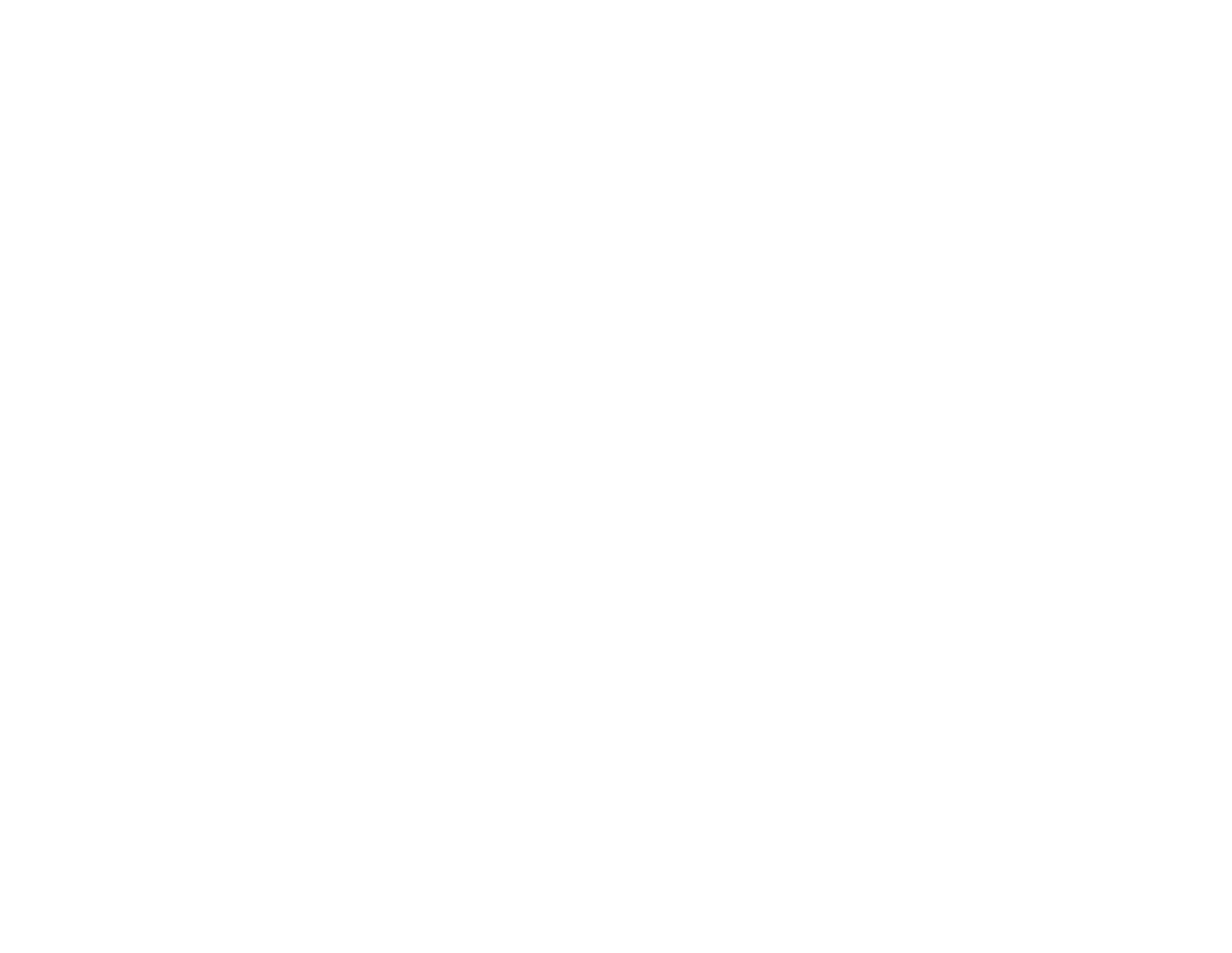# **Table of Contents**

# Section I: Executive Summary **Page 5** and the section I: Executive Summary Percent of Your Students Ready for College-Level Coursework Five Year Trends—Percent of Students Who Met College Readiness Benchmarks Five Year Trends—Average ACT Scores Five Year Trends—Average ACT Scores by Level of Preparation Five Year Trends—Percent and Average Composite Score by Race/Ethnicity Percent of Students in College Readiness Standards Score Ranges Average ACT College Reportable Scores by Test Session Duration Percent of Students Who Met College Readiness Benchmark Scores by Test Session Duration Section II: Academic Achievement **Page 11** Page 11 ACT Score Distributions, Cumulative Percentages, Averages, and Quartile Values Average ACT Composite Scores for Race/Ethnicity by Level of Preparation Average ACT Scores by Race/Ethnicity Percent of Students in College Readiness Standards Score Ranges Average ACT Scores by Gender Percent of Students Who Met College Readiness Benchmark Scores by Gender College Readiness Benchmark Percent and Average ACT Scores by Overall High School Curriculum College Readiness Benchmark Percent and Average ACT Scores by Content-Specific Curriculum Section III: College Readiness & Impact of Course Rigor Page 17 Percent of Students Who Met ACT College Readiness Benchmark Scores by Race/Ethnicity Average ACT Scores and Average ACT Score Changes by Common Course Patterns College Readiness Percents by Common Course Patterns Section IV: Career and Educational Aspirations **Page 25** Page 25 Distribution of Planned Educational Majors for All Students by College Plans Average ACT Composite Scores for Racial/Ethnic Groups by Post-Secondary Educational Aspirations Students' Score Report Preferences at Time of Testing Section V: Optional Writing Test Results **Page 29** Page 29 Average ACT English and Writing Scores by Race/Ethnicity and Gender for students who took ACT Writing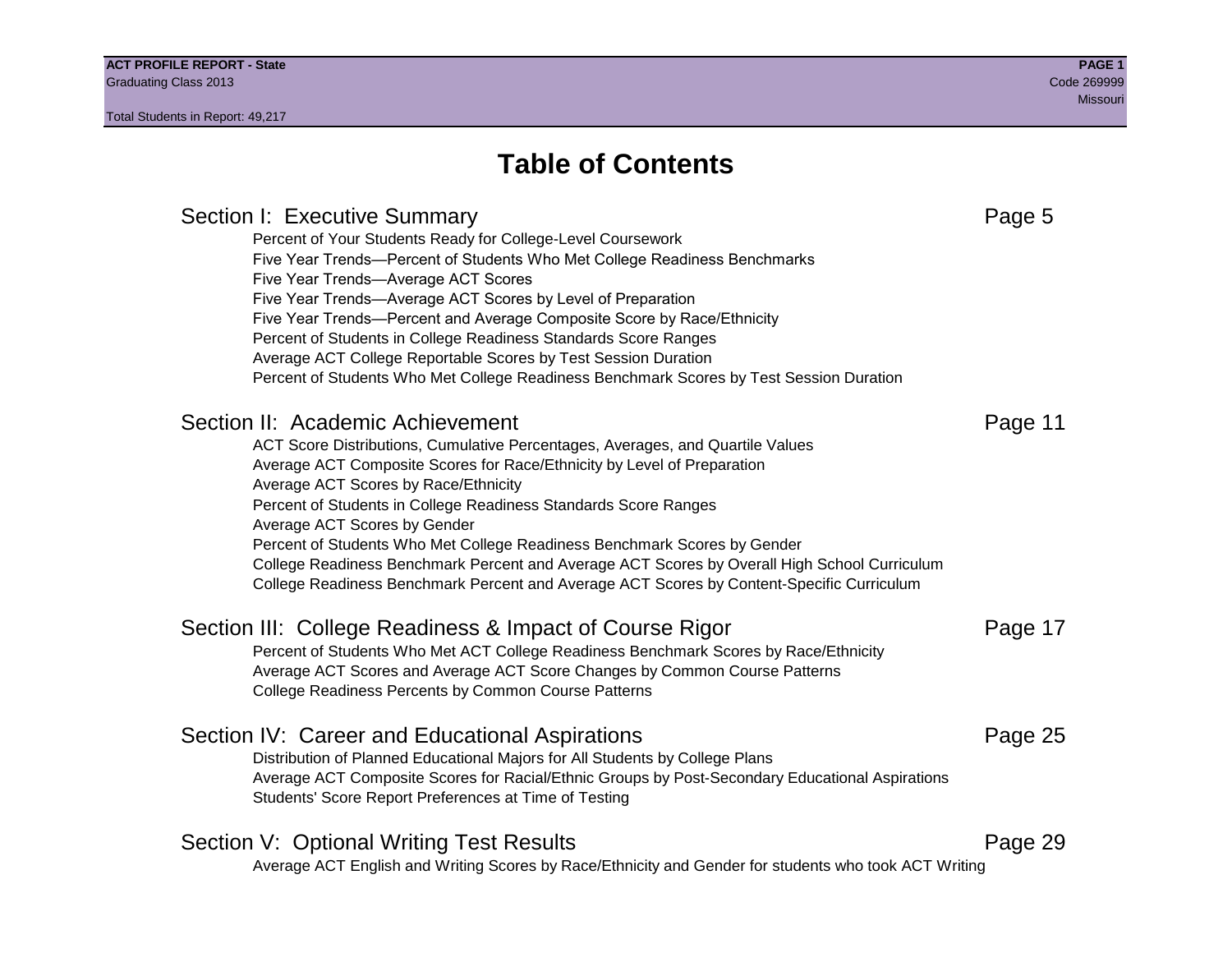This report provides information about the performance of your 2013 graduating seniors who took the ACT as sophomores, juniors, or seniors; and self-reported at the time of testing that they were scheduled to graduate in 2013. Beginning with the Graduating Class of 2013, all students whose scores are college reportable, both standard and extended time tests, are now included in the report.

This report focuses on:

**Performance** - student test performance in the context of college readiness

**Access** - number of your graduates exposed to college entrance testing and the percent of race/ethnicity participation

**Course Selection** - percent of students pursuing a core curriculum

**Course Rigor** - impact of rigorous coursework on achievement

**College Readiness** - percent of students meeting ACT College Readiness Benchmark Scores in each content area

**Awareness** - extent to which student aspirations match performance

**Articulation** - colleges and universities to which your students send test results

Each year, test data for a school, district, and the state represents a different cohort of students. ACT encourages educators to focus on trends (3, 5, 10 years), not year-to-year changes. Such changes can represent normal – even expected – fluctuations. On the other hand, trend lines offer more insight into what is happening in a school, district, or the state.

Furthermore, ACT encourages educators to measure student performance in the context of college readiness measures. The focus should be on the number and percentage of students who met or exceeded ACT's College Readiness Benchmark Scores, a measure that is much more meaningful and understandable than an average composite score for a group of students.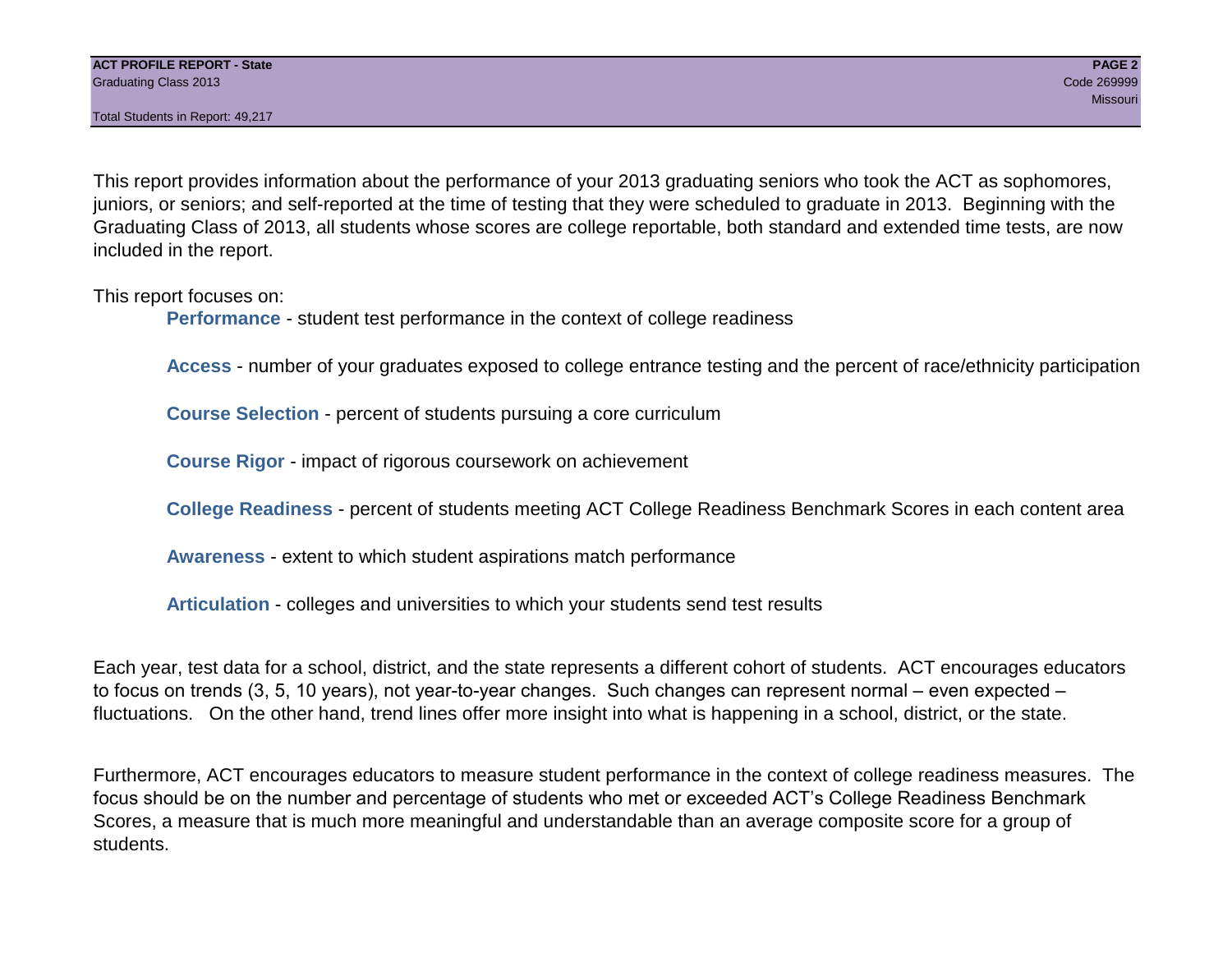# **The ACT is a curriculum-based measure of college readiness. ACT components include:**

Tests of academic achievement in English, math, reading, science, and writing (optional) High school grade and course information Student Profile Section Career Interest Inventory

# **The ACT:**

Every few years, ACT conducts the **ACT National Curriculum Survey** to ensure its curriculum-based assessment tools accurately measure the skills high school teachers teach and instructors of entry-level college courses expect. The ACT is the only college readiness test designed to reflect the results of such a survey.

ACT's **College Readiness Standards** are sets of statements intended to help students, parents and educators understand the meaning of test scores. The standards relate test scores to the types of skills needed for success in high school and beyond. They serve as a direct link between what students have learned and what they are ready to do next. The ACT is the only college readiness test for which scores can be tied directly to standards. *Connecting College Readiness Standards to the Classroom* interpretive guides can be found at www.act.org/standard/infoserv.html.

Only the ACT reports **College Readiness Benchmark Scores** – A benchmark score is the minimum score needed on an ACT subject-area test to indicate a 50% chance of obtaining a B or higher or about a 75% chance of obtaining a C or higher in the corresponding credit-bearing college courses, which include English Composition, Algebra, Social Science and Biology. These scores were empirically derived based on the actual performance of students in college. The College Readiness Benchmark Scores, updated for 2013, are:

| <b>College Course/Course Area</b> | <b>ACT Test</b> | <b>Benchmark Score</b> |
|-----------------------------------|-----------------|------------------------|
| <b>English Composition</b>        | English         | 18                     |
| Algebra                           | Mathematics     | 22                     |
| <b>Social Sciences</b>            | Reading         | 22                     |
| Biology                           | Science         | 23                     |

For more information, go to www.act.org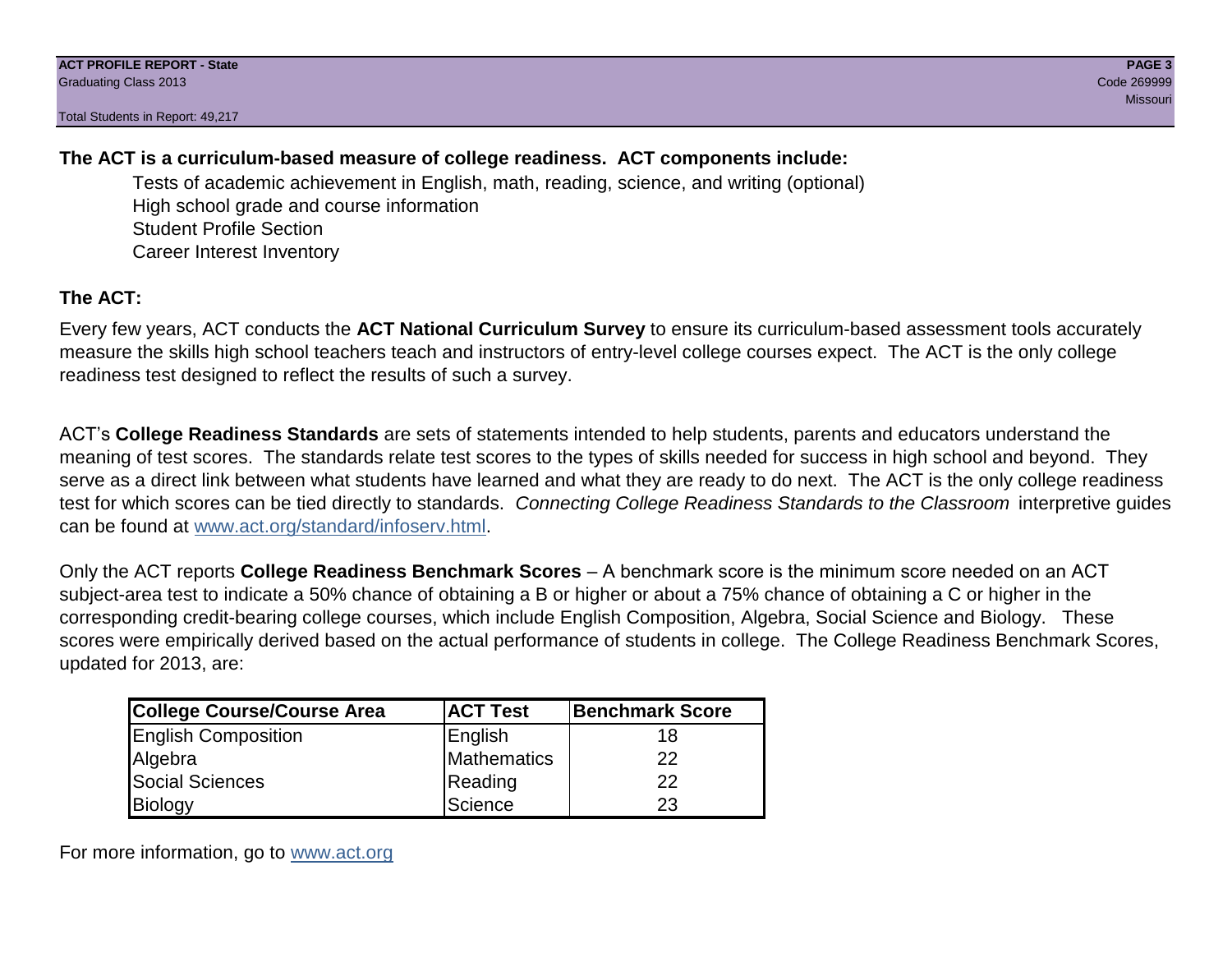# **How to Improve Scores and Increase College Readiness**

28% of your students met all four ACT College Readiness Benchmark Scores (Table 1.1). To improve students' scores and increase the percentage of students identified as college ready, ACT suggests:

PROVIDING ACCESS FOR ALL STUDENTS TO TAKE THE ACT: 49,217 of your students are included in this report (the 'cohort'). Increasing access insures that more students have the opportunity to consider college and allows the reader to use this report to evaluate how well courses and instructional programs are preparing students for college and work.

MAKING CORE CURRICULUM A PRIORITY: Emphasize the need for all students to develop college and work ready skills, regardless of postsecondary aspirations. 71% of the students in the cohort reported taking courses that would be considered 'Core or More' (Table 1.4).

MAKING SURE STUDENTS ARE TAKING THE RIGHT KINDS OF COURSES: Table 3.2 reports 6% of the cohort took less than three years of math courses. Of these students, 8% were college ready. 15% of the cohort reported taking a course sequence of Algebra I, Algebra II, and Geometry. 13% of these students were college ready. In comparison, 55% of the students who took 3 or more years of math beyond Algebra I, Algebra II, and Geometry were college ready. Getting more students ready for Algebra prior to 9th grade will increase the chances that students will be prepared for and take advanced-level math courses.

Similarly, Table 3.2 reports 17% of the cohort took less than three years of natural science courses. 25% of these students were college ready. In comparison, 45% of students who took at least three years of science coursework were college ready.

EVALUATING RIGOR OF COURSES: Table 2.6 reports the percentage of students falling in each of the ACT College Readiness Standards score ranges. For example, approximately 47% of the cohort fall into the lowest three Mathematics score ranges. To increase these students' achievement, identify the standards they should focus on next by accessing ACT's College Readiness Standards at www.act.org/standard.

PLAN GUIDANCE ACTIVITIES BASED ON STUDENTS' CAREER AND COLLEGE ASPIRATIONS: Data in Tables 4.1 and 4.2 enable the reader to determine if aspirations are consistent with academic performance and whether among students with similar aspirations, academic performance is consistent across racial/ethnic groups.

For more information on interpreting data in this report, or to learn how ACT can help your students improve their readiness for college and the workplace, contact ACT Customer Service at 319-337-1309 or customerservices@act.org.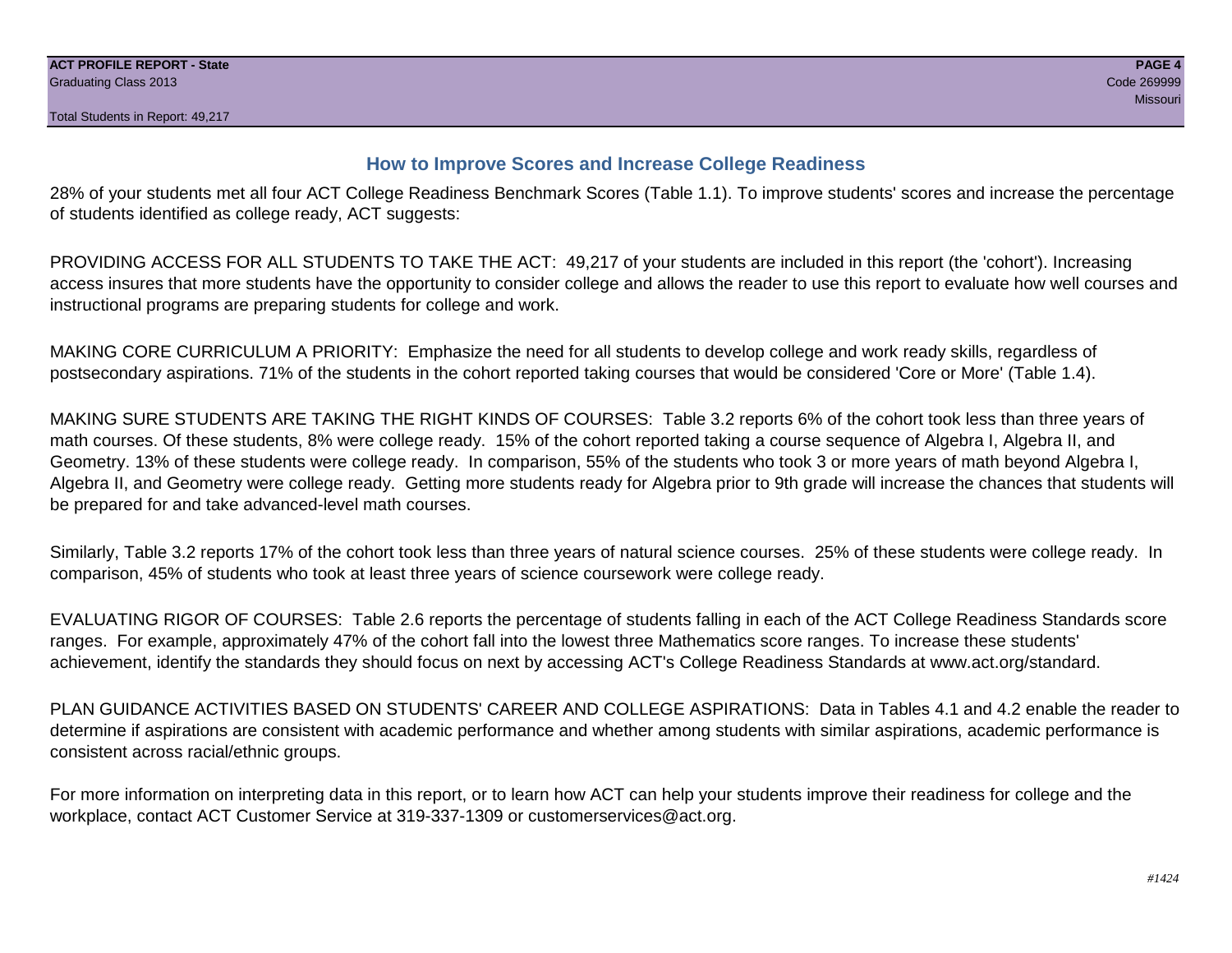**ACT PROFILE REPORT - State: SECTION I, EXECUTIVE SUMMARY PAGE 5** Graduating Class 2013 Code 269999

Total Students in Report: 49,217

Missouri and the Missouri and the Missouri and the Missouri and the Missouri and Missouri and Missouri and Mis

# Section I Executive Summary

Beginning with the Graduating Class of 2013, all students whose scores are college reportable, both standard and extended time tests, are now included. Also beginning with the 2013 Graduating Class data, College Readiness Benchmarks for Reading and Science were updated to reflect the most recent college coursework research.

> To find the results of only standard time or extended time test takers, refer to Tables 1.7 and 1.8 on page 10.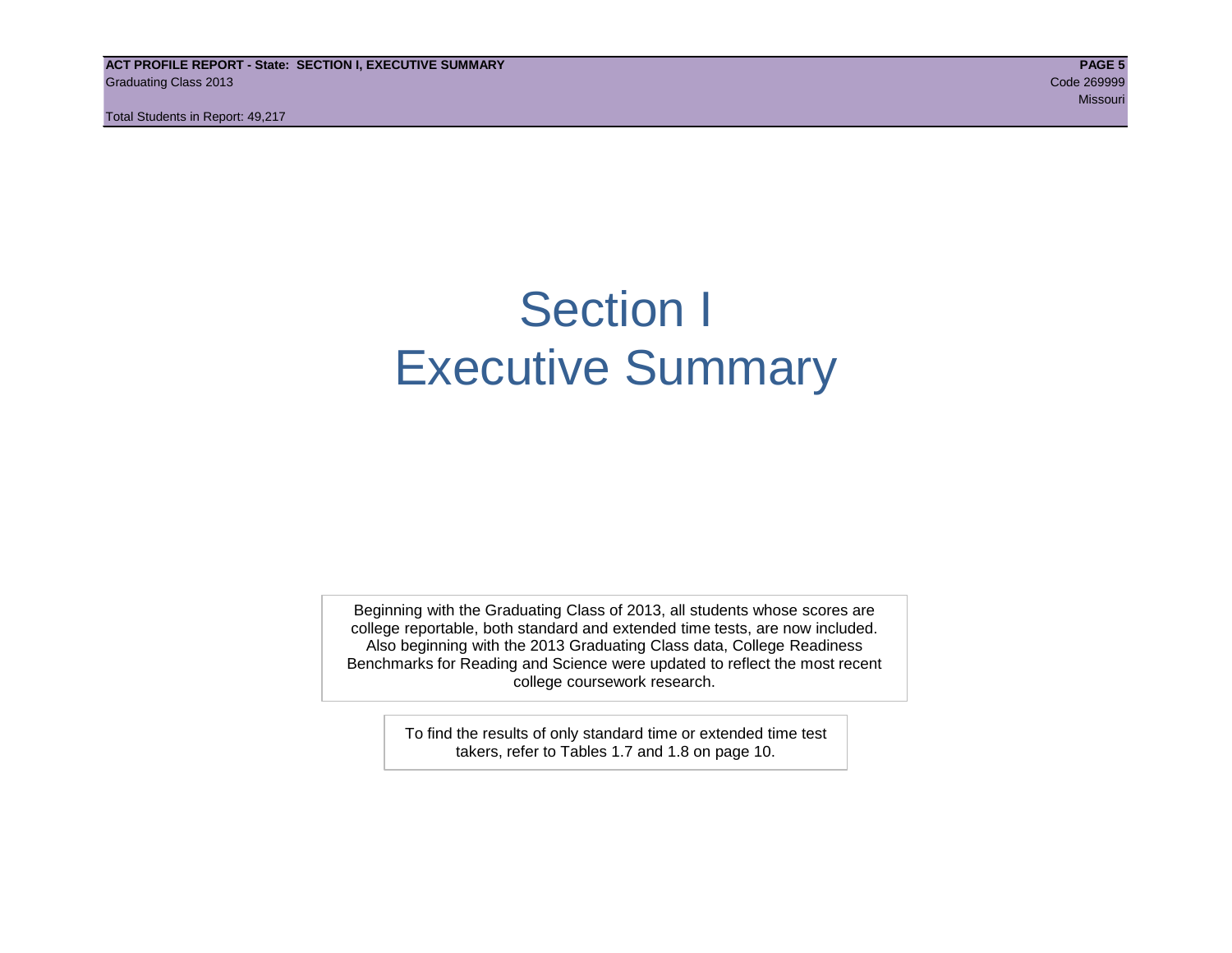#### **ACT PROFILE REPORT - State: SECTION I, EXECUTIVE SUMMARY PAGE 6** Graduating Class 2013 Code 269999

Total Students in Report: 49,217





**A benchmark score is the minimum score needed on an ACT subject-area test to indicate a 50% chance of obtaining a B or higher or about a 75% chance of obtaining a C or higher in the corresponding credit-bearing college course.**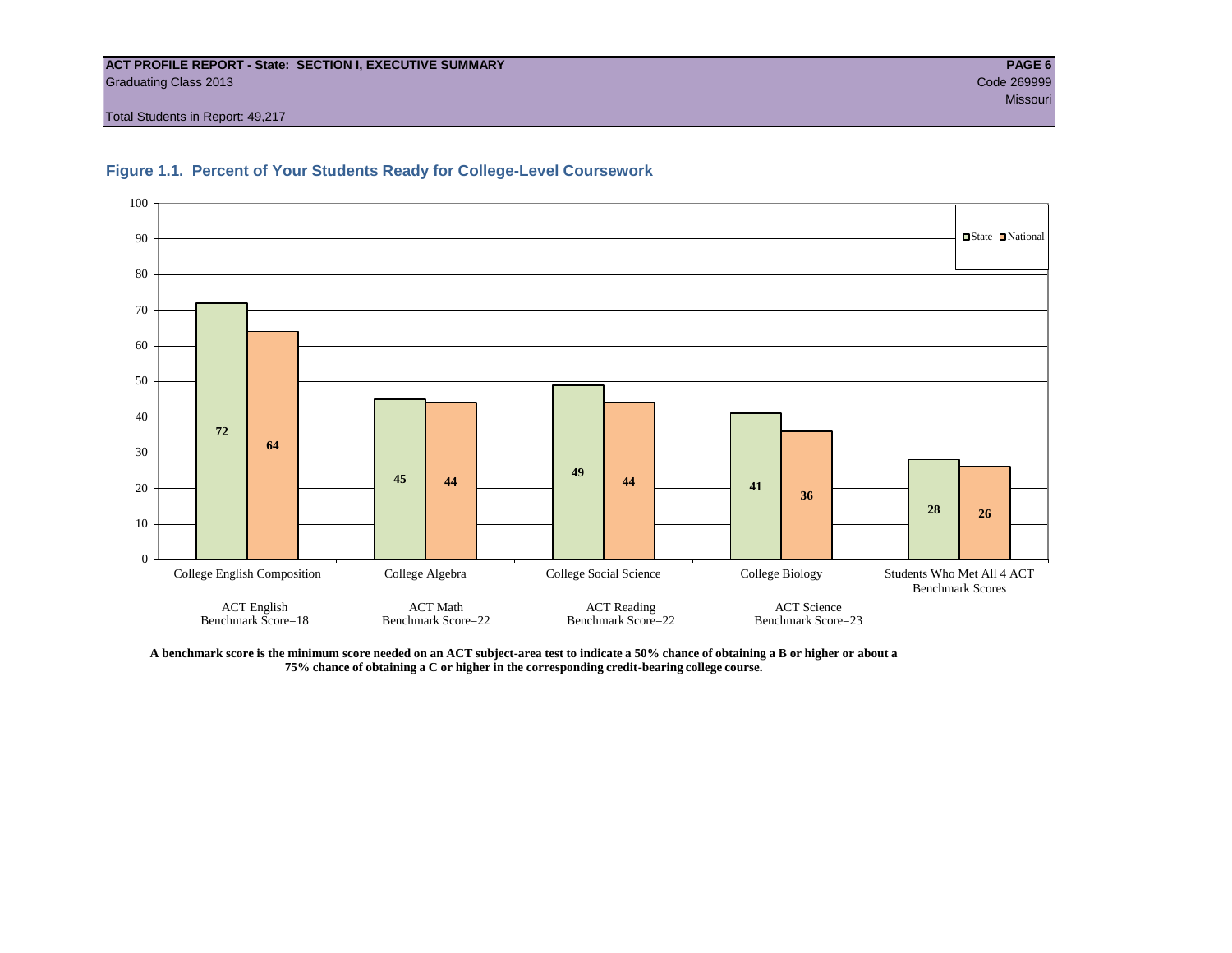#### **ACT PROFILE REPORT - State: SECTION I, EXECUTIVE SUMMARY PAGE 7** Graduating Class 2013 Code 269999

Total Students in Report: 49,217

|      |               | <b>Number of Students</b> |                | <b>Percent Who Met Benchmarks</b> |                    |          |                |                 |                |          |                     |                 |  |
|------|---------------|---------------------------|----------------|-----------------------------------|--------------------|----------|----------------|-----------------|----------------|----------|---------------------|-----------------|--|
|      | <b>Tested</b> |                           | <b>English</b> |                                   | <b>Mathematics</b> |          | <b>Reading</b> |                 | <b>Science</b> |          | <b>Met All Four</b> |                 |  |
| Year | <b>State</b>  | <b>National</b>           | <b>State</b>   | National                          | State              | National | <b>State</b>   | <b>National</b> | <b>State</b>   | National | <b>State</b>        | <b>National</b> |  |
| 2009 | 46,923        | ,480,469                  | 73             | 67                                | 42                 | 42       | 57             | 53              | 32             | 28       | 25                  | 23              |  |
| 2010 | 48,290        | .568.835                  | 73             | 66                                | 44                 | 43       | 57             | 52              | 32             | 29       | 26                  | 24              |  |
| 2011 | 48,565        | .623,112                  | 73             | 66                                | 44                 | 45       | 56             | 52              | 32             | 30       | 26                  | 25              |  |
| 2012 | 49,222        | .666,017                  | 73             | 67                                | 46                 | 46       | 56             | 52              | 33             | 31       | 27                  | 25              |  |
| 2013 | 49,217        | 1,799,243                 | 72             | 64                                | 45                 | 44       | 49             | 44              | 41             | 36       | 28                  | 26              |  |

# **Table 1.1. Five Year Trends—Percent of Students Who Met College Readiness Benchmarks**

# **Table 1.2. Five Year Trends—Average ACT Scores**

|      |               | <b>Number of Students</b> |                |          | <b>Average ACT Scores</b> |                 |              |                 |                |          |                  |          |  |
|------|---------------|---------------------------|----------------|----------|---------------------------|-----------------|--------------|-----------------|----------------|----------|------------------|----------|--|
|      | <b>Tested</b> |                           | <b>English</b> |          | <b>Mathematics</b>        |                 | Reading      |                 | <b>Science</b> |          | <b>Composite</b> |          |  |
| Year | <b>State</b>  | <b>National</b>           | <b>State</b>   | National | State                     | <b>National</b> | <b>State</b> | <b>National</b> | <b>State</b>   | National | <b>State</b>     | National |  |
| 2009 | 46,923        | ,480,469                  | 21.5           | 20.6     | 20.9                      | 21.0            | 22.1         | 21.4            | 21.5           | 20.9     | 21.6             | 21.1     |  |
| 2010 | 48,290        | .568.835                  | 21.5           | 20.5     | 21.0                      | 21.0            | 22.0         | 21.3            | 21.6           | 20.9     | 21.6             | 21.0     |  |
| 2011 | 48.565        | ,623,112                  | 21.5           | 20.6     | 21.0                      | 21.1            | 21.9         | 21.3            | 21.6           | 20.9     | 21.6             | 21.1     |  |
| 2012 | 49,222        | .666,017                  | 21.4           | 20.5     | 21.1                      | 21.1            | 21.9         | 21.3            | 21.5           | 20.9     | 21.6             | 21.1     |  |
| 2013 | 49,217        | ,799,243                  | 21.4           | 20.2     | 21.0                      | 20.9            | 21.9         | 21.1            | 21.6           | 20.7     | 21.6             | 20.9     |  |

# **Table 1.3. Five Year Trends—Average ACT Scores Nationwide**

|      | <b>Number of Students</b> |                | <b>Average ACT Scores</b> |         |                |                  |  |  |  |  |  |
|------|---------------------------|----------------|---------------------------|---------|----------------|------------------|--|--|--|--|--|
| Year | Tested                    | <b>English</b> | <b>Mathematics</b>        | Reading | <b>Science</b> | <b>Composite</b> |  |  |  |  |  |
| 2009 | ,480,469                  | 20.6           | 21.0                      | 21.4    | 20.9           | 21.1             |  |  |  |  |  |
| 2010 | ,568,835                  | 20.5           | 21.0                      | 21.3    | 20.9           | 21.0             |  |  |  |  |  |
| 2011 | ,623,112                  | 20.6           | 21.1                      | 21.3    | 20.9           | 21.1             |  |  |  |  |  |
| 2012 | ,666,017                  | 20.5           | 21.1                      | 21.3    | 20.9           | 21.1             |  |  |  |  |  |
| 2013 | ,799,243                  | 20.2           | 20.9                      | 21.1    | 20.7           | 20.9             |  |  |  |  |  |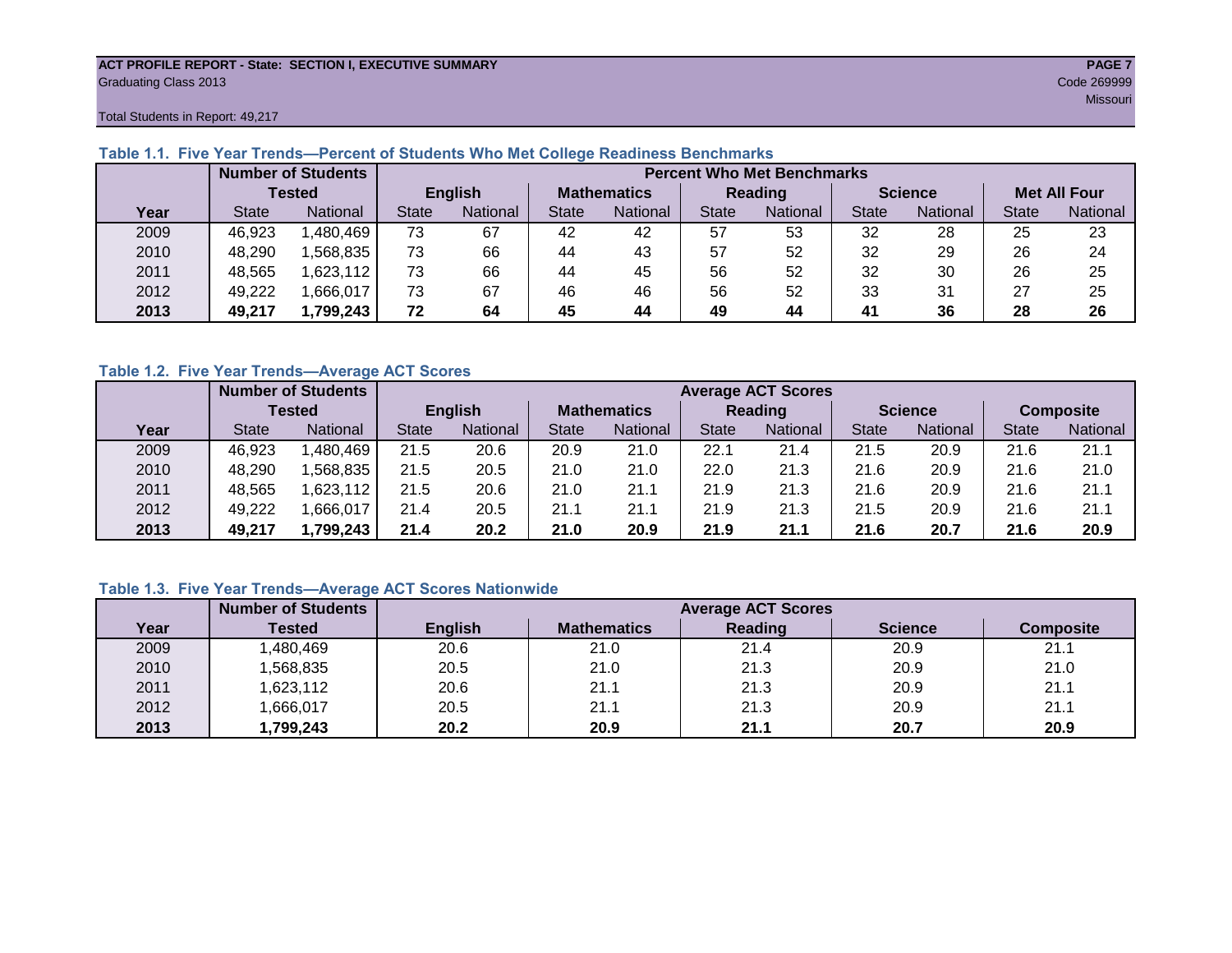#### **ACT PROFILE REPORT - State: SECTION I, EXECUTIVE SUMMARY PAGE 8** Graduating Class 2013 Code 269999

#### Total Students in Report: 49,217

|      |         | <b>Number of Students</b><br>Tested |      | Percent <sup>2</sup> | <b>English</b> |           | <b>Mathematics</b> |           | <b>Reading</b> |           | <b>Science</b> |           | <b>Composite</b> |           |
|------|---------|-------------------------------------|------|----------------------|----------------|-----------|--------------------|-----------|----------------|-----------|----------------|-----------|------------------|-----------|
|      |         |                                     | Core | Less <sup>7</sup>    |                |           |                    |           |                |           |                |           |                  |           |
|      | Core or | Less than                           | or   | than                 | Core or        | Less than | Core or            | Less than | Core or        | Less than | Core or        | Less than | Core or          | Less than |
| Year | More    | Core                                | More | Core                 | <b>More</b>    | Core      | More               | Core      | More           | Core      | More           | Core      | More             | Core      |
| 2009 | 30,628  | 13,914                              | 65   | 30                   | 22.9           | 19.6      | 22.0               | 19.2      | 23.2           | 20.6      | 22.5           | 20.0      | 22.8             | 20.0      |
| 2010 | 34,047  | 12.456                              | 71   | 26                   | 22.6           | 19.5      | 21.9               | 19.2      | 22.9           | 20.3      | 22.4           | 20.1      | 22.6             | 19.9      |
| 2011 | 34,732  | 12,783                              | 72   | 26                   | 22.5           | 19.5      | 21.8               | 19.1      | 22.6           | 20.3      | 22.3           | 20.0      | 22.4             | 19.9      |
| 2012 | 35,618  | 12.924                              | 72   | 26                   | 22.3           | 19.4      | 21.8               | 19.2      | 22.6           | 20.2      | 22.2           | 19.9      | 22.3             | 19.8      |
| 2013 | 35.123  | 12.554                              | 71   | 26                   | 22.3           | 19.4      | 21.8               | 19.2      | 22.7           | 20.3      | 22.3           | 20.0      | 22.4             | 19.8      |

# **Table 1.4. Five Year Trends—Average ACT Scores by Level of Preparation**

<sup>1</sup>"Core or More" results correspond to students taking four or more years of English AND three or more years each of math, social studies, and natural science.

 $2$ Percent of all students tested. Numbers will not add up to 100% due to student non-response.

# **Table 1.5. Five Year Trends—Percent and Average Composite Score by Race/Ethnicity**

|                                        |        | 2009    |      |        | 2010   |      | 2011   |      | 2012 |        |     | 2013 |        |               |      |
|----------------------------------------|--------|---------|------|--------|--------|------|--------|------|------|--------|-----|------|--------|---------------|------|
|                                        | N      | $\%$    | Avg  | N      | %      | Avg  | N      | $\%$ | Avg  | N      | %   | Ava  | N      | $\frac{9}{6}$ | Avg  |
| <b>All Students</b>                    | 46.923 | 100     | 21.6 | 48.290 | 100    | 21.6 | 48.565 | 100  | 21.6 | 49.222 | 100 | 21.6 | 49.217 | 100           | 21.6 |
| Black/African American                 | 5.446  | $12 \,$ | 17.2 | 5,829  | 12     | 17.2 | 6,366  | 13   | 17.2 | 6,253  | 13  | 17.7 | 6,117  | $12 \,$       | 17.2 |
| American Indian/Alaska Native          | 258    |         | 20.3 | 344    |        | 20.7 | 240    | 0    | 20.5 | 218    |     | 19.6 | 213    | 0             | 19.6 |
| White                                  | 35.874 | 76      | 22.4 | 37.044 | 77     | 22.4 | 36,368 | 75   | 22.5 | 36,303 | 74  | 22.4 | 35.485 | 72            | 22.5 |
| Hispanic/Latino                        | 1.066  |         | 20.2 | ,241   | 3      | 20.2 | 1.707  | 4    | 20.1 | 2,033  |     | 20.2 | 2,240  |               | 19.9 |
| Asian                                  | 849    |         | 23.8 | 949    | 2      | 23.5 | 974    | 2    | 23.5 | 978    | ົ   | 23.3 | 1,041  |               | 23.7 |
| Native Hawaiian/Other Pacific Islander |        |         |      | 0      | 0      |      | 55     | 0    | 19.3 | 87     |     | 19.7 | 72     | 0             | 20.0 |
| Two or more races                      | 805    |         | 21.7 | 922    | $\sim$ | 21.  | ,227   | 3    | 20.9 | .634   | ົ   | 21.2 | 1.790  |               | 21.1 |
| Prefer not to respond/No response      | 2,625  | 6.      | 20.1 | .961   | 4      | 20.2 | .628   | 3    | 21.4 | .716   |     | 22.0 | 2,259  |               | 21.5 |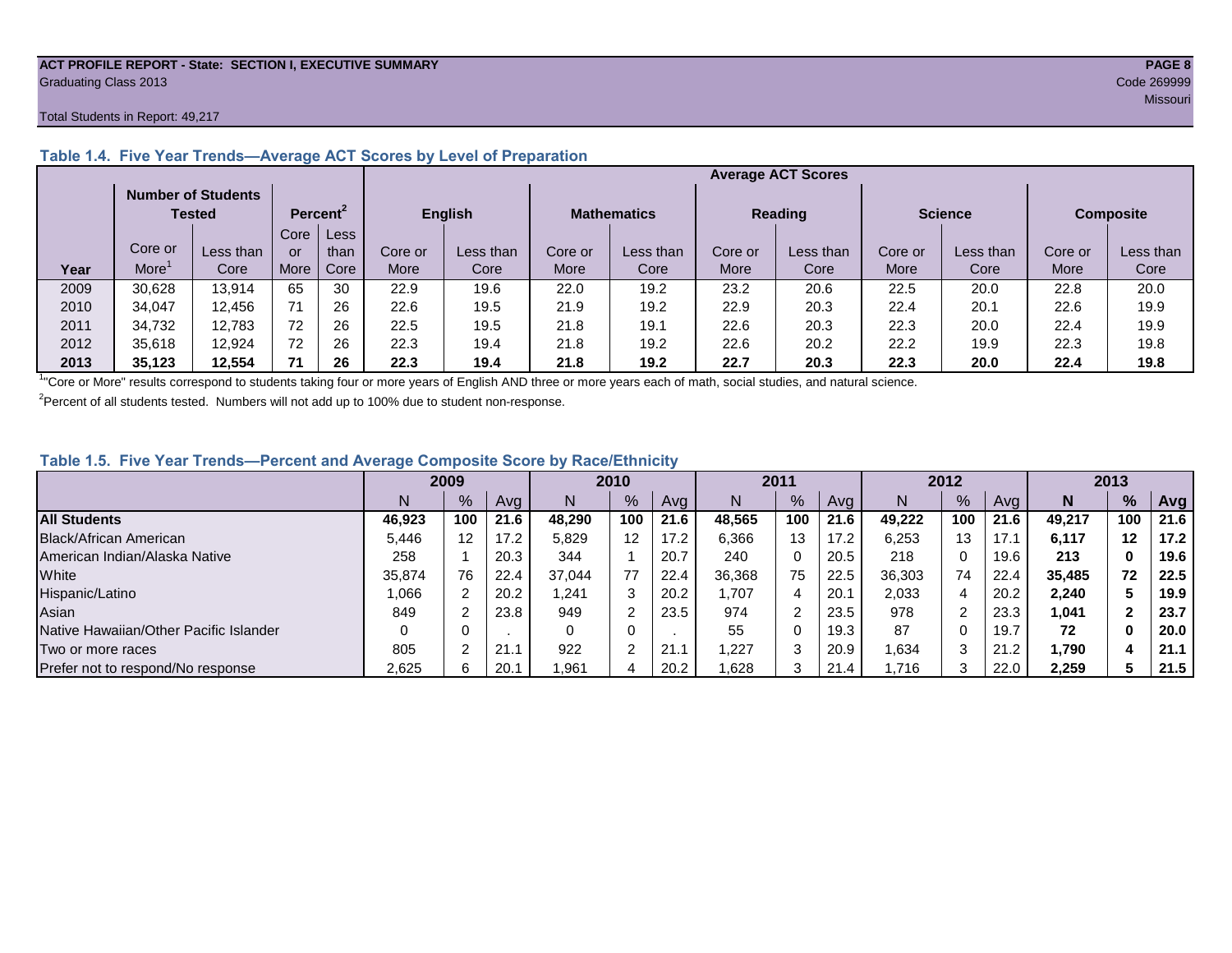#### **ACT PROFILE REPORT - State: SECTION I, EXECUTIVE SUMMARY PAGE 9** Code 269999 Craduating Class 2013

Total Students in Report: 49,217

#### **Table 1.6. Percent of Students in College Readiness Standards Score Ranges**

| <b>CRS</b>    | <b>English</b>       | <b>Mathematics</b>           | <b>Reading</b>       | <b>Science</b>     |
|---------------|----------------------|------------------------------|----------------------|--------------------|
| Range         | (Benchmark = $18$ )  | (Benchmark = $22$ )          | (Benchmark = $22$ )  | $(Benchmark = 23)$ |
|               | 100%                 | 100%                         | 100%                 | 100%               |
| $1 - 12$      | 50%<br>13%<br>$7\%$  | 50%<br>$1\%$<br>$1\%$        | 50%<br>$8\%$<br>4%   | 50%<br>$7\%$<br>4% |
|               | $0\%$                | $0\%$                        | $0\%$                | $0\%$              |
| $13 - 15$     | 100%                 | 100%                         | 100%                 | 100%               |
|               | 50%<br>13%<br>12%    | 50%<br>14%<br>12%            | 50%<br>13%<br>11%    | 50%<br>10%<br>7%   |
|               | $0\%$                | $0\%$                        | $0\%$                | 0%                 |
|               | 100%                 | 100%                         | 100%                 | 100%               |
| $16 - 19$     | 50%<br>18%<br>18%    | 34%<br>33%<br>50%            | 50%<br>21%<br>21%    | 50%<br>23%<br>22%  |
|               | $0\%$                | $0\%$                        | $0\%$                | 0%                 |
|               | 100%                 | 100%                         | 100%                 | 100%               |
| $20 - 23$     | 27%<br>50%<br>25%    | 50%<br>21%<br>19%            | 26%<br>50%<br>24%    | 33%<br>30%<br>50%  |
|               | $0\%$                | $0\%$                        | $0\%$                | 0%                 |
|               | 100%                 | 100%                         | 100%                 | 100%               |
| 24-27         | 50%<br>19%<br>16%    | 50%<br>23%<br>21%            | 50%<br>18%<br>15%    | 50%<br>24%<br>20%  |
|               | $0\%$                | $0\%$                        | 0%                   | 0%                 |
| 28-32         | 100%                 | 100%                         | 100%                 | 100%               |
|               | 50%<br>11%<br>10%    | 50%<br>$9\%$<br>$8\%$        | 50%<br>14%<br>13%    | 50%<br>8%<br>$8\%$ |
|               | $0\%$                | $0\%$                        | $0\%$                | 0%                 |
|               | 100%                 | 100%                         | 100%                 | 100%               |
| 33-36         | 50%                  | 50%                          | 50%                  | 50%                |
|               | 6%<br>$5\%$<br>$0\%$ | $3%$<br>2%<br>$0\%$          | $5\%$<br>5%<br>$0\%$ | 2%<br>2%<br>$0\%$  |
|               | 100%                 | 100%                         | 100%                 | 100%               |
| % At or Above | 72%<br>64%           | 45%<br>44%                   | 49%<br>44%           |                    |
| Benchmark     | 50%                  | 50%                          | 50%                  | 41%<br>36%<br>50%  |
|               | $0\%$                | $0\%$                        | $0\%$                | $0\%$              |
|               |                      | $=$ State<br><b>Contract</b> | $=$ National         |                    |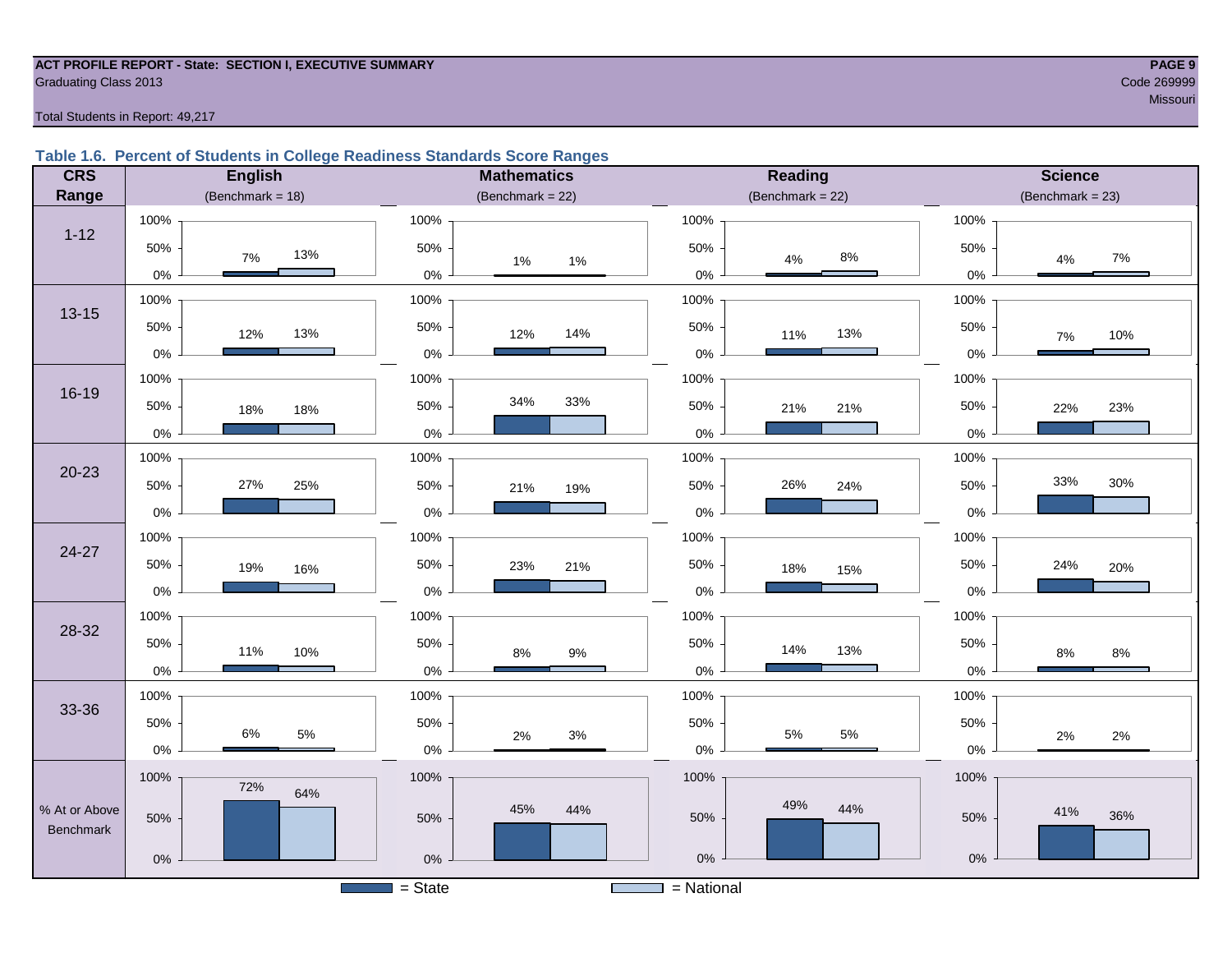#### **ACT PROFILE REPORT- State: SECTION II, ACADEMIC ACHIEVEMENT PAGE 10** Graduating Class 2013 Code 269999

Total Students in Report: 49,217

| <b>Student Group</b> | <b>Test Session</b>  |          |         |         |             | <b>Average ACT Scores</b> |         |           |
|----------------------|----------------------|----------|---------|---------|-------------|---------------------------|---------|-----------|
|                      | <b>Duration</b>      | N        | Percent | English | Mathematics | Reading                   | Science | Composite |
|                      | <b>Standard Time</b> | 47,580   | 97      | 21.5    | 21.1        | 22.0                      | 21.6    | 21.7      |
| <b>State</b>         | <b>Extended Time</b> | 1,637    | 3       | 18.4    | 18.9        | 20.5                      | 19.8    | 19.5      |
|                      | Total                | 49,217   | 100     | 21.4    | 21.0        | 21.9                      | 21.6    | 21.6      |
|                      | <b>Standard Time</b> | ,727,041 | 96      | 20.4    | 21.0        | 21.3                      | 20.9    | 21.0      |
| <b>National</b>      | <b>Extended Time</b> | 72,202   | 4       | 15.9    | 17.7        | 18.1                      | 17.9    | 17.5      |
|                      | Total                | ,799,243 | 100     | 20.2    | 20.9        | 21.1                      | 20.7    | 20.9      |

# **Table 1.7. Average ACT College Reportable Scores by Test Session Duration**

# **Table 1.8. Percent of Students Who Met College Readiness Benchmark Scores by Test Session Duration**

| <b>Student Group</b> | <b>Test Session</b>  |         | <b>Percent of Students</b> | Met     |         |          |
|----------------------|----------------------|---------|----------------------------|---------|---------|----------|
|                      | <b>Duration</b>      | English | Mathematics                | Reading | Science | All Four |
|                      | <b>Standard Time</b> | 72      | 46                         | 49      | 41      | 28       |
| <b>State</b>         | <b>Extended Time</b> | 53      | 28                         | 42      | 32      | 21       |
|                      | Total                | 72      | 45                         | 49      | 41      | 28       |
|                      | <b>Standard Time</b> | 65      | 45                         | 45      | 37      | 27       |
| <b>National</b>      | <b>Extended Time</b> | 35      | 20                         | 28      | 20      | 13       |
|                      | Total                | 64      | 44                         | 44      | 36      | 26       |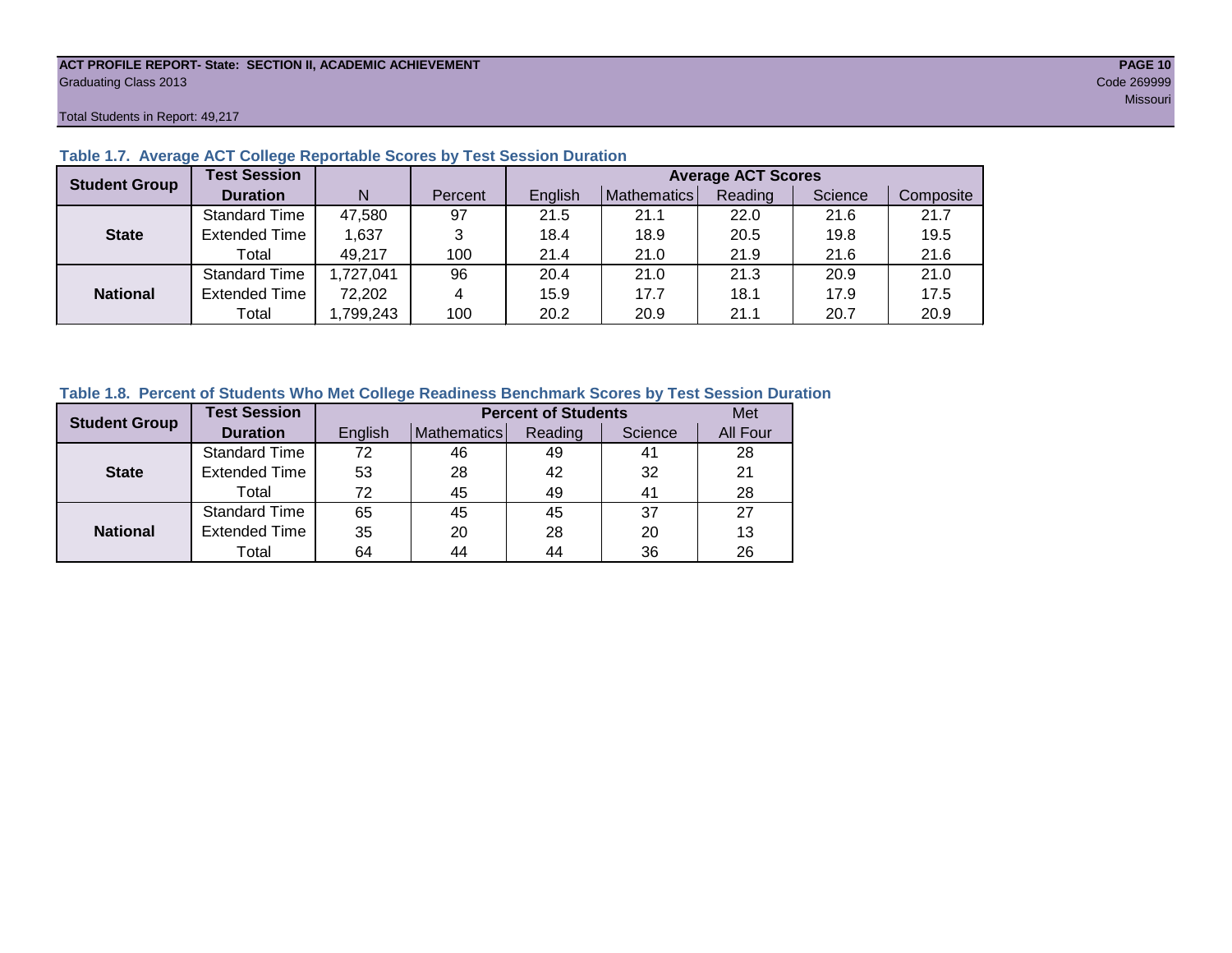# Section II Academic Achievement

Beginning with the Graduating Class of 2013, all students whose scores are college reportable, both standard and extended time tests, are now included. Also beginning with the 2013 Graduating Class data, College Readiness Benchmarks for Reading and Science were updated to reflect the most recent college coursework research.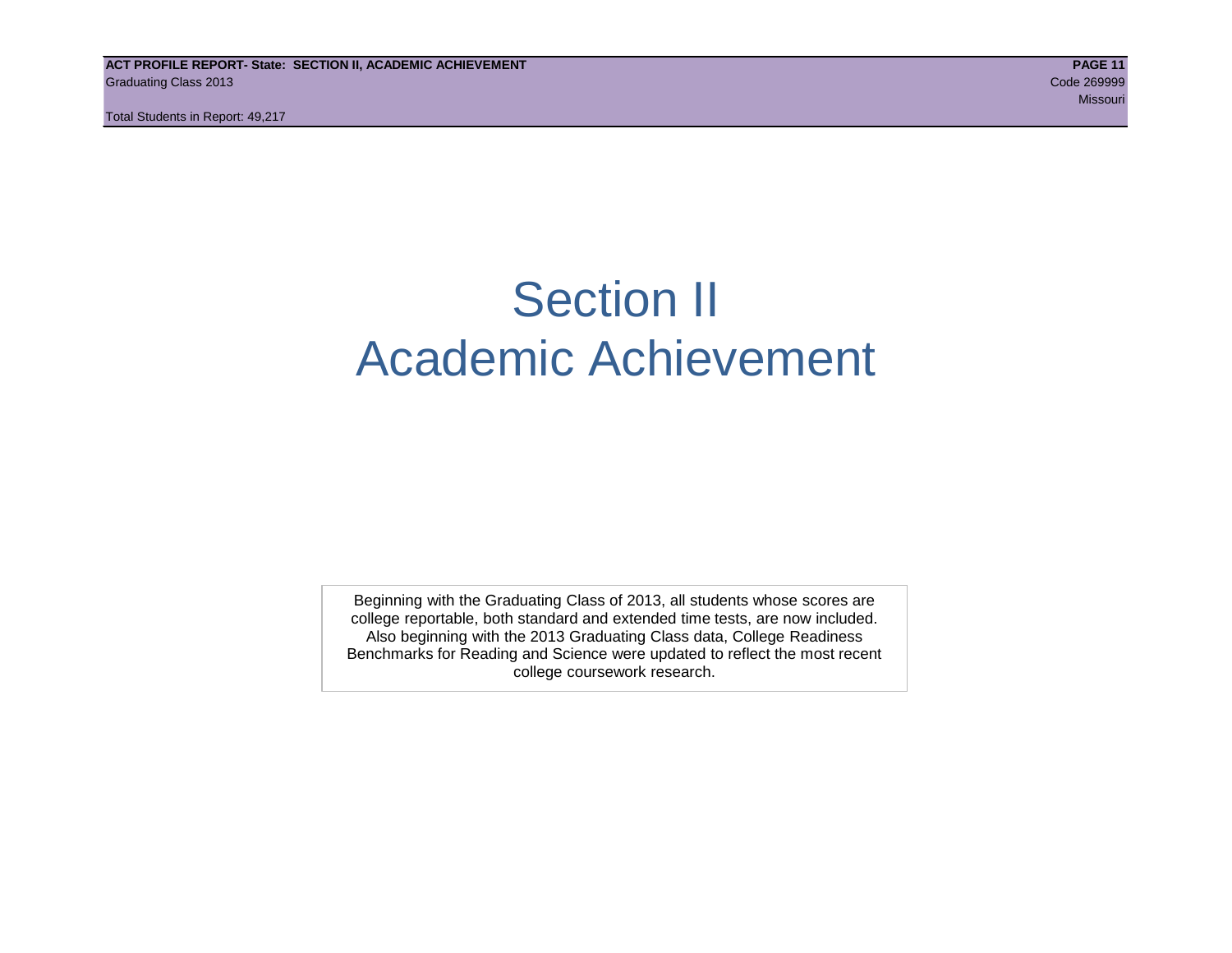#### **ACT PROFILE REPORT- State: SECTION II, ACADEMIC ACHIEVEMENT PAGE 12** Code 269999 Code 269999 Code 269999 Code 269999 Code 269999 Code 269999 Code 269999 Code 269999 Code 269999 Code 269999 Code 269999 Code 269999 Code 269999 Code 269999 Code 269999 Code 269999 Code 269999 Code 269999 Code 2

Total Students in Report: 49,217

|  | Table 2.1. ACT Score Distributions, Cumulative Percentages (CP <sup>1</sup> ), and Score Averages |  |  |  |
|--|---------------------------------------------------------------------------------------------------|--|--|--|
|  |                                                                                                   |  |  |  |

| <b>ACT Scale</b> |                | <b>English</b> |                | <b>Mathematics</b> |                  | Reading        |                | <b>Science</b> |          | <b>Composite</b> | <b>ACT Scale</b> |
|------------------|----------------|----------------|----------------|--------------------|------------------|----------------|----------------|----------------|----------|------------------|------------------|
| <b>Score</b>     | N              | <b>CP</b>      | N              | CP                 | N                | CP             | N              | CP             | N        | CP               | <b>Score</b>     |
| 36               | 238            | 100            | 145            | 100                | 479              | 100            | 202            | 100            | 44       | 100              | $\overline{36}$  |
| 35               | 699            | 100            | 244            | 100                | 335              | 99             | 318            | 100            | 171      | 100              | 35               |
| 34               | 780            | 98             | 437            | $99\,$             | 855              | 98             | 294            | 99             | 295      | 100              | 34               |
| 33               | 1,051          | 97             | 346            | 98                 | 1,028            | 97             | 256            | 98             | 417      | 99               | 33               |
| 32               | 796            | 94             | 457            | 98                 | 1,187            | 95             | 523            | 98             | 670      | 98               | 32               |
| 31               | 943            | 93             | 440            | 97                 | 1,709            | 92             | 681            | $97\,$         | 1,048    | 97               | 31               |
| 30               | 1,180          | 91             | 685            | 96                 | 1,358            | 89             | 775            | 95             | 1,001    | 95               | 30               |
| 29               | 1,060          | 88             | 968            | 94                 | 1,360            | 86             | 988            | 94             | 1,315    | 93               | 29               |
| 28               | 1,589          | 86             | 1,530          | 92                 | 1,468            | 83             | 1,181          | 92             | 1,667    | 90               | 28               |
| 27               | 1,573          | 83             | 1,969          | 89                 | 1,576            | 80             | 1,680          | 89             | 2,034    | 87               | 27               |
| 26               | 2,146          | 80             | 2,904          | 85                 | 1,748            | 77             | 1,979          | 86             | 2,234    | 82               | 26               |
| 25               | 2,582          | 76             | 2,876          | 79                 | 1,902            | 73             | 3,627          | 82             | 2,780    | 78               | 25               |
| 24               | 2,975          | 70             | 3,328          | $74$               | 3,514            | 70             | 4,344          | 75             | 3,216    | 72               | 24               |
| 23               | 3,034          | 64             | 3,124          | 67                 | 2,500            | 62             | 3,403          | 66             | 3,412    | 66               | 23               |
| 22               | 3,106          | 58             | 2,658          | 60                 | 3,018            | 57             | 4,029          | 59             | 3,688    | 59               | 22               |
| 21               | 3,535          | 52             | 2,321          | 55                 | 3,897            | 51             | 5,004          | 51             | 3,777    | 51               | 21               |
| 20               | 3,698          | 45             | 2,152          | 50                 | 3,326            | 43             | 3,836          | 41             | 3,657    | 44               | 20               |
| 19               | 2,292          | 37             | 3,036          | 46                 | 2,992            | 36             | 3,683          | 33             | 3,438    | 36               | 19               |
| 18               | 2,046          | 32             | 3,092          | 40                 | 2,951            | 30             | 3,296          | 25             | 3,343    | 29               | 18               |
| 17               | 1,934          | 28             | 4,900          | 34                 | 2,139            | 24             | 1,954          | 19             | 2,889    | 22               | $17$             |
| 16               | 2,427          | 24             | 5,464          | 24                 | 2,343            | 20             | 1,792          | 15             | 2,473    | 17               | 16               |
| 15               | 2,710          | 19             | 3,691          | 12                 | 2,264            | 15             | 1,506          | 11             | 2,082    | 11               | 15               |
| 14               | 1,777          | 14             | 1,672          | $\sqrt{5}$         | 1,566            | 11             | 1,186          | 8              | 1,596    | $\overline{7}$   | 14               |
| 13               | 1,369          | 10             | 526            | $\mathbf 2$        | 1,516            | 8              | 932            | 5              | 1,065    | $\overline{4}$   | 13               |
| 12               | 975            | $\overline{7}$ | 172            | $\mathbf{1}$       | 1,122            | 4              | 691            | 4              | 618      | $\overline{2}$   | 12               |
| 11               | 942            | 5              | 60             | $\overline{1}$     | 597              | $\overline{2}$ | 578            | $\overline{2}$ | 220      | $\mathbf{1}$     | 11               |
| 10               | 770            | 4              | 12             |                    | 283              |                | 282            |                | 45       |                  | 10               |
| 9                | 492            | $\overline{2}$ | 3              |                    | 85               |                | 124            |                | 15       |                  | 9                |
| 8                | 324            |                | $\overline{2}$ |                    | 41               |                | 47             |                | 4        |                  | 8                |
| $\overline{7}$   | 109            |                | $\Omega$       |                    | 29               |                | 15             |                | 3        |                  | $\overline{7}$   |
| 6                | 47             |                | $\overline{2}$ |                    | 11               |                | $\overline{7}$ |                | 0        |                  | 6                |
| 5                | 9              |                | $\Omega$       |                    | $\boldsymbol{9}$ |                | $\overline{2}$ |                | 0        |                  | 5                |
| 4                | 4              |                | $\mathbf 1$    |                    | $\boldsymbol{2}$ |                | $\mathbf 0$    |                | 0        |                  |                  |
| 3                | 3              |                | 0              |                    | 3                |                | $\mathbf 0$    |                | 0        |                  | 3                |
| $\overline{2}$   | $\overline{c}$ |                | 0              |                    | $\overline{4}$   |                | 0              |                | $\Omega$ |                  | $\overline{2}$   |
|                  | $\Omega$       | $\overline{1}$ | $\Omega$       | $\overline{1}$     | $\overline{0}$   |                | 2              | $\overline{1}$ | $\Omega$ |                  |                  |
| Avg (SD)         |                | 21.4(6.2)      |                | 21.0(5.1)          |                  | 21.9(6.0)      |                | 21.6(4.9)      |          | 21.6(5.0)        | Avg (SD)         |

<sup>1</sup>CP is the cumulative percent of students at or below a score point.

Note: Shaded portions of columns identify the students who met/exceeded the ACT College Readiness Benchmark Scores.

Missouri and the Missouri and the Missouri and the Missouri and the Missouri and Missouri and Missouri and Mis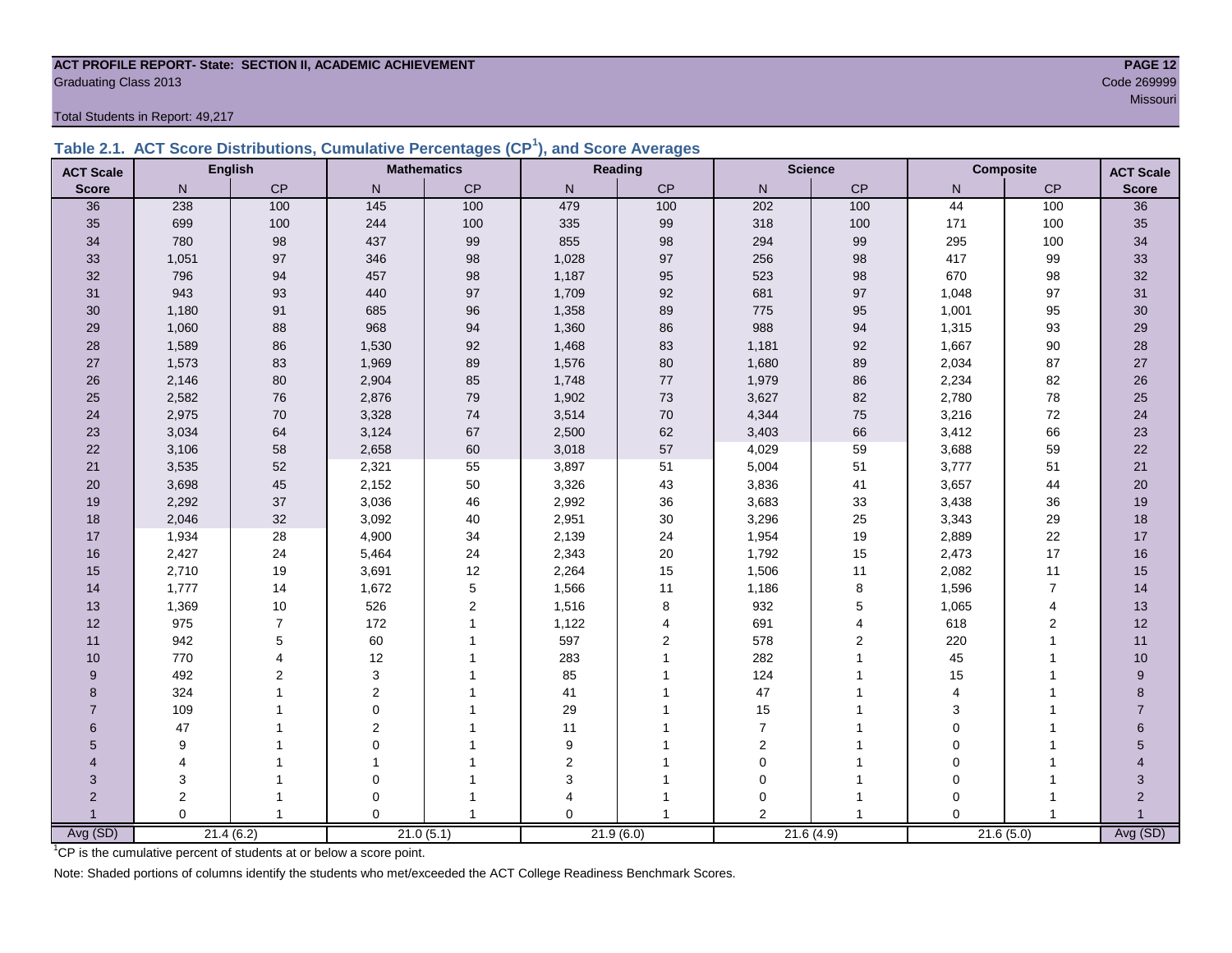#### **ACT PROFILE REPORT- State: SECTION II, ACADEMIC ACHIEVEMENT PAGE 13** Code 269999 Code 269999 Code 269999 Code 269999 Code 269999 Code 269999 Code 269999 Code 269999 Code 269999 Code 269999 Code 269999 Code 269999 Code 269999 Code 269999 Code 269999 Code 269999 Code 269999 Code 269999 Code 2

#### Total Students in Report: 49,217

| Table 2.2. ACT Subscore Distributions, Cumulative Percentages (CP <sup>1</sup> ), and Subscore Averages |  |
|---------------------------------------------------------------------------------------------------------|--|
|---------------------------------------------------------------------------------------------------------|--|

|                  |                         | <b>English</b>         |                          |     | Reading                |                |                        |     | <b>Mathematics</b>    |     |                            |                |                        |     |                  |
|------------------|-------------------------|------------------------|--------------------------|-----|------------------------|----------------|------------------------|-----|-----------------------|-----|----------------------------|----------------|------------------------|-----|------------------|
|                  |                         |                        |                          |     | <b>Social Studies/</b> |                |                        |     | <b>Pre/Elementary</b> |     | <b>Algebra/ Coordinate</b> |                | <b>Plane Geometry/</b> |     |                  |
| <b>ACT Scale</b> | <b>Usage/ Mechanics</b> |                        | <b>Rhetorical Skills</b> |     | <b>Sciences</b>        |                | <b>Arts/Literature</b> |     | Algebra               |     | <b>Geometry</b>            |                | <b>Trigonometry</b>    |     | <b>ACT Scale</b> |
| <b>Score</b>     | N.                      | CP                     | N                        | CP  | N.                     | CP             | N                      | CP  | N.                    | CP  | N                          | <b>CP</b>      | N.                     | CP  | <b>Score</b>     |
| 18               | 1,910                   | 100                    | 1,031                    | 100 | 1,443                  | 100            | 1.790                  | 100 | 1,857                 | 100 | 328                        | 100            | 418                    | 100 | 18               |
| 17               | 2,621                   | 96                     | 665                      | 98  | 2,883                  | 97             | 2.181                  | 96  | 1,941                 | 96  | 453                        | 99             | 123                    | 99  | 17               |
| 16               | 2,360                   | 91                     | 2,958                    | 97  | 2,989                  | 91             | 2,978                  | 92  | 1,865                 | 92  | 967                        | 98             | 1,514                  | 99  | 16               |
| 15               | 2,176                   | 86                     | 3,547                    | 91  | 2,855                  | 85             | 3,211                  | 86  | 2,982                 | 88  | 2,500                      | 96             | 2,615                  | 96  | 15               |
| 14               | 2,970                   | 82                     | 4,181                    | 83  | 3,519                  | 79             | 3,490                  | 79  | 3,145                 | 82  | 3,608                      | 91             | 3,765                  | 91  | 14               |
| 13               | 2,945                   | 76                     | 4,631                    | 75  | 4,468                  | 72             | 3,814                  | 72  | 4,786                 | 76  | 6,086                      | 84             | 3,615                  | 83  | 13               |
| 12               | 3,886                   | 70                     | 6,147                    | 65  | 5,633                  | 63             | 4,101                  | 65  | 4,564                 | 66  | 5,121                      | 72             | 6,969                  | 76  | 12               |
| 11               | 5,368                   | 62                     | 5,051                    | 53  | 4,636                  | 52             | 5,235                  | 56  | 4,859                 | 57  | 6,223                      | 61             | 4,729                  | 61  | 11               |
| 10               | 5,430                   | 51                     | 4,703                    | 43  | 4,587                  | 42             | 4,559                  | 46  | 4,749                 | 47  | 7,647                      | 49             | 5,796                  | 52  | 10               |
| 9                | 4,894                   | 40                     | 5,299                    | 33  | 4,804                  | 33             | 3,922                  | 36  | 3,429                 | 38  | 5,360                      | 33             | 7,267                  | 40  | 9                |
| 8                | 3,710                   | 30                     | 4,012                    | 22  | 4,055                  | 23             | 4.617                  | 28  | 5,155                 | 31  | 5,130                      | 22             | 5,289                  | 25  | 8                |
| $\overline{7}$   | 3,621                   | 22                     | 2,599                    | 14  | 3,756                  | 15             | 3,095                  | 19  | 5,383                 | 20  | 2,632                      | 12             | 3,345                  | 14  | $\overline{7}$   |
| 6                | 2,630                   | 15                     | 1,706                    | 9   | 1,807                  | $\overline{7}$ | 2,714                  | 13  | 2,608                 | 9   | 1,408                      | 6              | 1,731                  | 8   | 6                |
| 5                | 2,241                   | 10                     | 1,444                    | 5   | 1,074                  | 4              | 2,239                  | 7   | 1,153                 | 4   | 844                        | 4              | 674                    | 4   | 5                |
| $\overline{4}$   | 1.340                   | 5                      | 867                      | 3   | 402                    | 1              | 849                    | 3   | 491                   | 2   | 382                        | $\overline{2}$ | 859                    | 3   | $\overline{4}$   |
| 3                | 816                     | $\overline{2}$         | 313                      | 1   | 194                    | 1              | 285                    |     | 183                   |     | 385                        |                | 151                    |     | 3                |
| 2                | 266                     |                        | 51                       |     | 88                     |                | 128                    |     | 59                    |     | 28                         |                | 233                    |     | $\overline{2}$   |
|                  | 33                      | 1                      | 12                       | 1   | 24                     |                | 9                      |     | 8                     |     | 115                        |                | 124                    |     |                  |
| Avg (SD)         |                         | 11.1(3.3)<br>10.6(3.8) |                          |     | 11.3(3.5)              |                | 11.0(3.7)              |     | 10.9(3.5)             |     | 10.7(2.8)                  |                | 10.5(3.0)              |     | Avg (SD)         |

<sup>1</sup>CP is the cumulative percent of students at or below a score point.

#### **Table 2.3. ACT Score Quartile Values**

| <b>Quartile</b>      | <b>Enalish</b> | <b>Mathematics</b> | Reading | <b>Science</b> | Composite |
|----------------------|----------------|--------------------|---------|----------------|-----------|
| Q3 (75th Percentile) | 25             | 25                 | 26      | 25             | 25        |
| Q2 (50th Percentile) |                | 20                 | n.<br>∠ | ິ<br>-         | <u>_</u>  |
| Q1 (25th Percentile) |                |                    |         | 1 ດ<br>O       |           |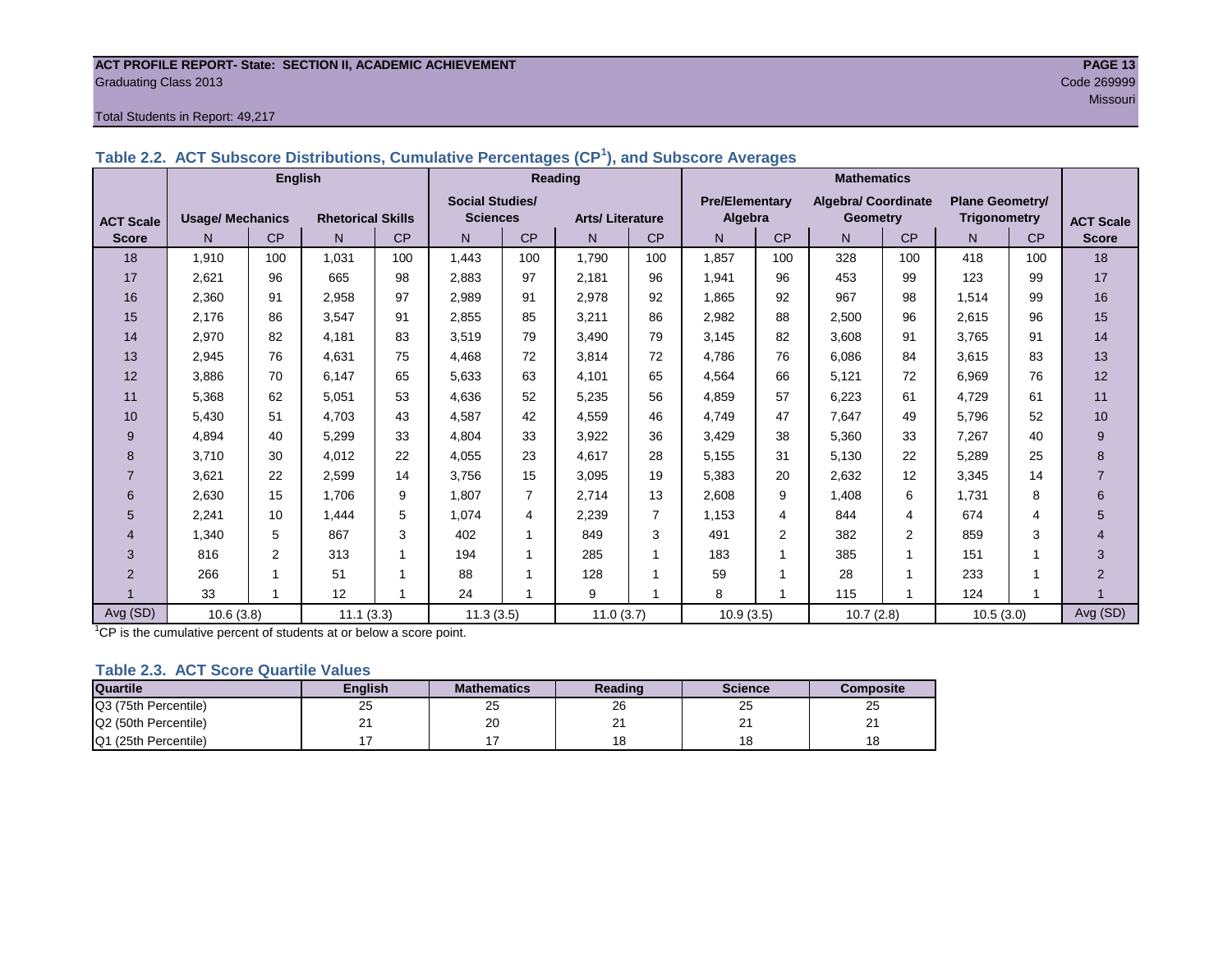#### **Table 2.4. Average ACT Composite Scores for Race/Ethnicity by Level of Preparation**

| <b>Student</b>  |                                 | <b>Number of Students</b> | <b>Percent Taking</b>     |                     | <b>Average ACT Composite Score</b> |  |
|-----------------|---------------------------------|---------------------------|---------------------------|---------------------|------------------------------------|--|
| <b>Group</b>    | <b>Race/Ethnicity</b>           | <b>Tested</b>             | Core or More <sup>1</sup> | <b>Core or More</b> | <b>Less Than Core</b>              |  |
|                 | <b>All Students</b>             | 49,217                    | 71                        | 22.4                | 19.8                               |  |
|                 | Black/African American          | 6,117                     | 71                        | 17.7                | 16.3                               |  |
|                 | American Indian/Alaska Native   | 213                       | 67                        | 20.6                | 17.9                               |  |
|                 | <b>White</b>                    | 35,485                    | 73                        | 23.2                | 20.5                               |  |
| <b>State</b>    | Hispanic/Latino                 | 2,240                     | 70                        | 20.7                | 18.5                               |  |
|                 | Asian                           | 1,041                     | 79                        | 24.5                | 21.0                               |  |
|                 | Native Hawaiian/Other Pac. Isl. | 72                        | 76                        | 20.6                | 18.7                               |  |
|                 | I Two or more races             | 1,790                     | 72                        | 21.7                | 19.9                               |  |
|                 | Prefer not/No Response          | 2,259                     | 53                        | 22.9                | 20.0                               |  |
|                 | <b>All Students</b>             | 1,799,243                 | 74                        | 21.7                | 18.7                               |  |
|                 | Black/African American          | 239,598                   | 69                        | 17.5                | 15.6                               |  |
|                 | American Indian/Alaska Native   | 14,217                    | 62                        | 19.1                | 16.5                               |  |
|                 | <b>White</b>                    | 1,034,712                 | 76                        | 22.9                | 20.0                               |  |
| <b>National</b> | Hispanic/Latino                 | 259,741                   | 72                        | 19.5                | 17.2                               |  |
|                 | Asian                           | 71,677                    | 81                        | 24.1                | 21.5                               |  |
|                 | Native Hawaiian/Other Pac. Isl. | 4,772                     | 71                        | 20.5                | 17.5                               |  |
|                 | I Two or more races             | 64,221                    | 74                        | 21.9                | 19.2                               |  |
|                 | Prefer not/No Response          | 110,305                   | 58                        | 22.4                | 18.4                               |  |

<sup>1</sup>"Core or More" results correspond to students taking four or more years of English AND three or more years each of math, social studies, and natural science.

#### **Table 2.5. Average ACT Scores by Race/Ethnicity**

| <b>Student</b>  | <b>Race/Ethnicity</b>           |                | <b>Mathematics</b> | <b>Reading</b> | <b>Science</b> | <b>Composite</b> |
|-----------------|---------------------------------|----------------|--------------------|----------------|----------------|------------------|
| <b>Group</b>    |                                 | <b>English</b> |                    |                |                |                  |
|                 | <b>All Students</b>             | 21.4           | 21.0               | 21.9           | 21.6           | 21.6             |
|                 | <b>Black/African American</b>   | 16.4           | 17.1               | 17.3           | 17.6           | 17.2             |
|                 | American Indian/Alaska Native   | 18.7           | 19.1               | 20.2           | 19.9           | 19.6             |
|                 | White                           | 22.4           | 21.8               | 22.8           | 22.3           | 22.5             |
| <b>State</b>    | Hispanic/Latino                 | 19.3           | 19.5               | 20.2           | 20.1           | 19.9             |
|                 | Asian                           | 23.2           | 24.6               | 23.1           | 23.6           | 23.7             |
|                 | Native Hawaiian/Other Pac. Isl. | 19.5           | 19.7               | 20.3           | 20.1           | 20.0             |
|                 | Two or more races               | 20.8           | 20.4               | 21.7           | 21.2           | 21.1             |
|                 | Prefer not/No Response          | 21.1           | 20.7               | 22.2           | 21.4           | 21.5             |
|                 | <b>All Students</b>             | 20.2           | 20.9               | 21.1           | 20.7           | 20.9             |
|                 | Black/African American          | 15.7           | 17.2               | 17.0           | 16.9           | 16.9             |
|                 | American Indian/Alaska Native   | 16.6           | 18.2               | 18.3           | 18.3           | 18.0             |
|                 | White                           | 21.8           | 21.9               | 22.6           | 22.0           | 22.2             |
| <b>National</b> | Hispanic/Latino                 | 17.7           | 19.3               | 18.9           | 18.8           | 18.8             |
|                 | Asian                           | 22.5           | 25.0               | 22.9           | 23.1           | 23.5             |
|                 | Native Hawaiian/Other Pac. Isl. | 18.6           | 20.1               | 19.5           | 19.5           | 19.5             |
|                 | Two or more races               | 20.6           | 20.9               | 21.6           | 20.9           | 21.1             |
|                 | Prefer not/No Response          | 20.0           | 20.8               | 21.0           | 20.5           | 20.7             |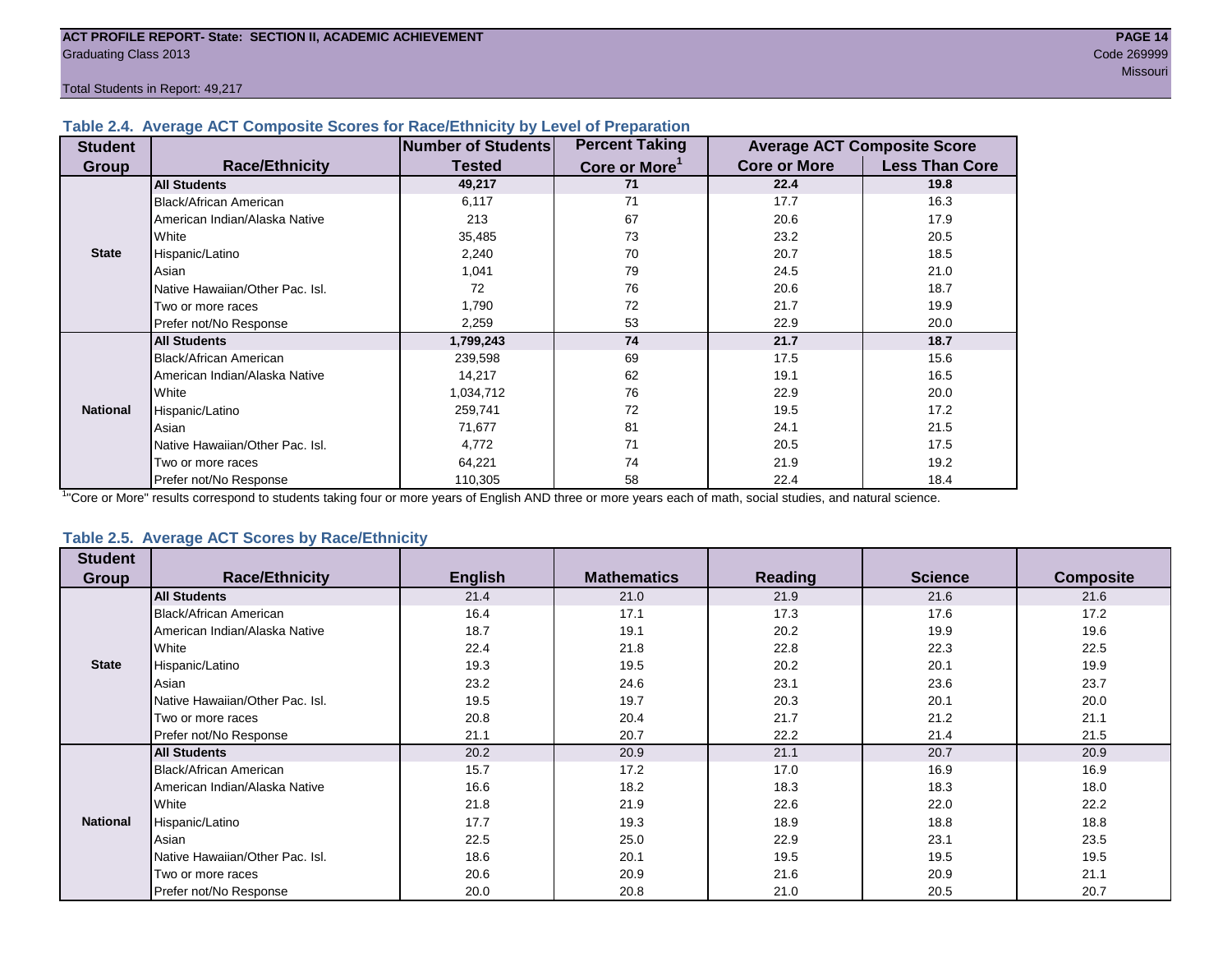#### **ACT PROFILE REPORT- State: SECTION II, ACADEMIC ACHIEVEMENT PAGE 15** Graduating Class 2013 Code 269999

Total Students in Report: 49,217

| <b>Student</b>  | <b>CRS</b> | <b>English</b> |    |         | <b>Mathematics</b> |         | Reading | <b>Science</b> |                |  |
|-----------------|------------|----------------|----|---------|--------------------|---------|---------|----------------|----------------|--|
| <b>Group</b>    | Range      | N              | %  | Ν       | %                  | N       | %       | N              | %              |  |
|                 | 33 to 36   | 2,768          | 6  | 1,172   | 2                  | 2,697   | 5       | 1,070          | $\overline{2}$ |  |
|                 | 28 to 32   | 5,568          | 11 | 4,080   | 8                  | 7,082   | 14      | 4,148          | 8              |  |
|                 | 24 to 27   | 19<br>9,276    |    | 11,077  | 23                 | 8,740   | 18      | 11,630         | 24             |  |
| <b>State</b>    | 20 to 23   | 13,373         | 27 | 10,255  | 21                 | 12,741  | 26      | 16.272         | 33             |  |
|                 | 16 to 19   | 8,699          | 18 | 16,492  | 34                 | 10,425  | 21      | 10,725         | 22             |  |
|                 | 13 to 15   | 5,856          | 12 | 5,889   | 12                 | 5,346   | 11      | 3,624          |                |  |
|                 | 01 to 12   | 3,677          |    | 252     |                    | 2,186   | 4       | 1,748          | 4              |  |
|                 | 33 to 36   | 81,846         | 5  | 51,648  | 3                  | 89,731  | 5       | 36,033         | $\overline{2}$ |  |
|                 | 28 to 32   | 175,672        | 10 | 156,561 | 9                  | 239,643 | 13      | 138,865        | 8              |  |
|                 | 24 to 27   | 291.095        | 16 | 385,102 | 21                 | 277,723 | 15      | 364,600        | 20             |  |
| <b>National</b> | 20 to 23   | 447,398        | 25 | 343.822 | 19                 | 424,936 | 24      | 542,531        | 30             |  |
|                 | 16 to 19   | 327,718        | 18 | 590,816 | 33                 | 384,706 | 21      | 413,107        | 23             |  |
|                 | 13 to 15   | 242,064        | 13 | 258,384 | 14                 | 240,069 | 13      | 183,840        | 10             |  |
|                 | 01 to 12   | 233,450        | 13 | 12,910  |                    | 142,435 | 8       | 120,267        |                |  |

### **Table 2.6. Percent of Students in College Readiness Standards (CRS) Score Ranges**

### **Table 2.7. Average ACT Scores by Gender**

| <b>Student Group</b> | <b>Gender</b> |         |         |         |             | <b>Average ACT Scores</b> |         |           |
|----------------------|---------------|---------|---------|---------|-------------|---------------------------|---------|-----------|
|                      |               | N       | Percent | Enalish | Mathematics | Reading                   | Science | Composite |
|                      | Males         | 22,929  | 47      | 21.2    | 21.7        | 21.9                      | 22.2    | 21.9      |
| <b>State</b>         | Females       | 26,174  | 53      | 21.6    | 20.5        | 22.0                      | 21.0    | 21.4      |
|                      | Missing       | 114     |         | 17.0    | 17.3        | 17.8                      | 18.0    | 17.6      |
|                      | Males         | 835,431 | 46      | 19.8    | 21.4        | 20.9                      | 21.2    | 20.9      |
| <b>National</b>      | Females       | 954,919 | 53      | 20.6    | 20.5        | 21.4                      | 20.4    | 20.9      |
|                      | Missing       | 8,893   | 0       | 16.1    | 18.2        | 17.6                      | 17.7    | 17.5      |

# **Table 2.8. Percent of Students Who Met College Readiness Benchmark Scores by Gender**

| <b>Student Group</b> | Gender  |         | <b>Percent of Students</b> |         |         |          |  |  |  |  |  |
|----------------------|---------|---------|----------------------------|---------|---------|----------|--|--|--|--|--|
|                      |         | English | Mathematics                | Reading | Science | All Four |  |  |  |  |  |
| <b>State</b>         | Males   | 70      | 50                         | 49      | 47      | 32       |  |  |  |  |  |
|                      | Females | 73      | $4^{\prime}$               | 49      | 36      | 25       |  |  |  |  |  |
| <b>National</b>      | Males   | 62      | 47                         | 43      | 40      | 29       |  |  |  |  |  |
|                      | Females | 67      | 4 <sup>1</sup>             | 45      | 33      | 24       |  |  |  |  |  |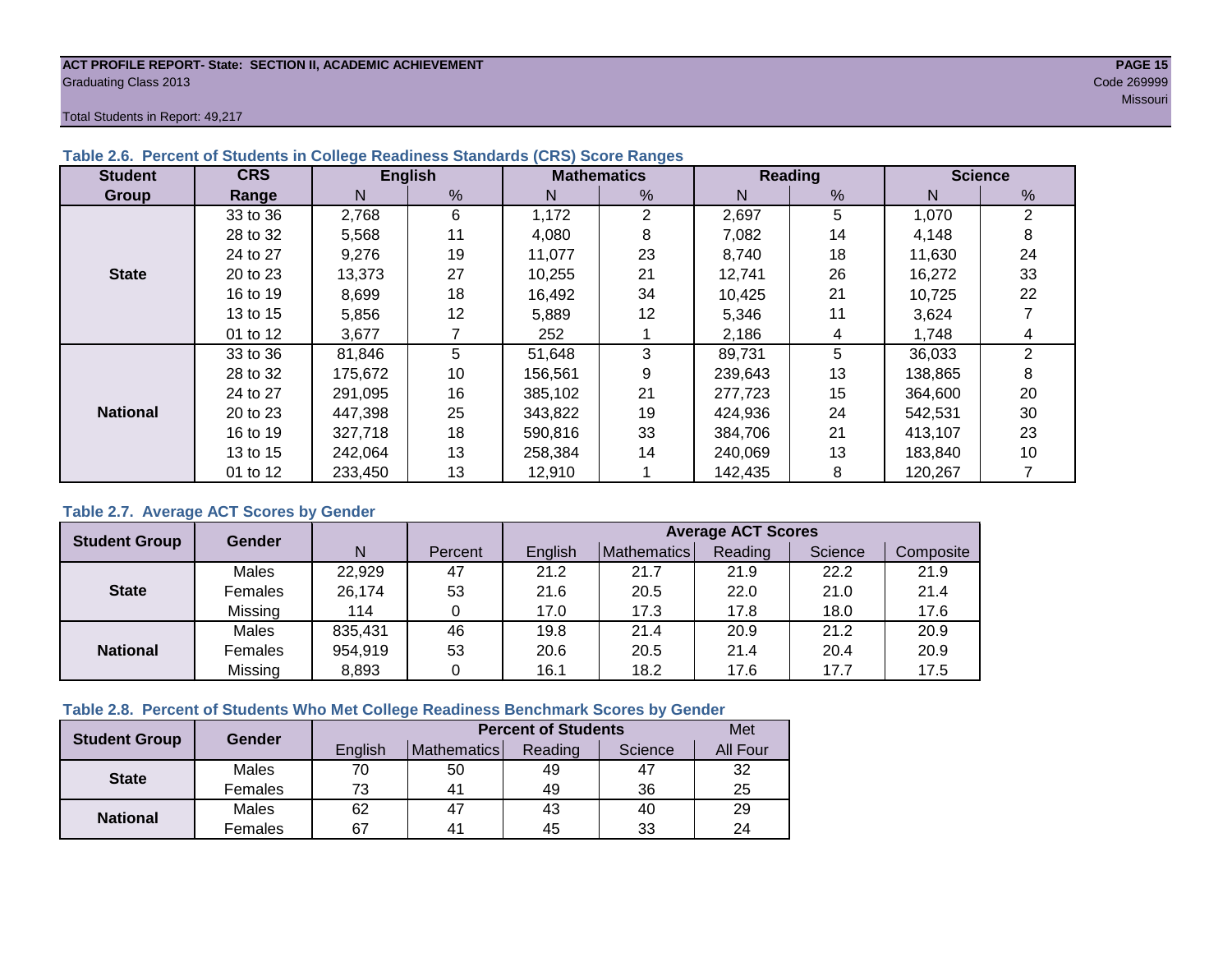#### **ACT PROFILE REPORT- State: SECTION II, ACADEMIC ACHIEVEMENT PAGE 16** Graduating Class 2013 Code 269999

#### Total Students in Report: 49,217

| <b>Student</b>  | Curriculum                | N        |       | <b>English</b> | <b>Mathematics</b> |      | <b>Reading</b> |      | <b>Science</b> |      | <b>Composite</b> |      |
|-----------------|---------------------------|----------|-------|----------------|--------------------|------|----------------|------|----------------|------|------------------|------|
| Group           | Taken $^{\rm \texttt{1}}$ |          | CRB % | Avg            | CRB %              | Avg  | CRB %          | Avg  | CRB %          | Ava  | CRB $\%^4$       | Avg  |
|                 | Core or More <sup>2</sup> | 35,123   | 77    | 22.3           | 52                 | 21.8 | 54             | 22.7 | 47             | 22.3 | 33               | 22.4 |
| <b>State</b>    | Less than Core            | 12,554   | 59    | 19.4           | 29                 | 19.2 | 37             | 20.3 | 27             | 20.0 | 16               | 19.8 |
|                 | Missing <sup>3</sup>      | .540     | 43    | 17.1           | 20                 | 17.8 | 32             | 18.9 | 23             | 18.6 | 14               | 18.2 |
|                 | Core or More              | ,322,739 | 71    | 21.2           | 50                 | 21.7 | 50             | 22.0 | 42             | 21.5 | 31               | 21.7 |
| <b>National</b> | Less than Core            | 396,592  | 48    | 17.8           | 27                 | 18.9 | 30             | 19.0 | 22             | 18.8 | 14               | 18.7 |
|                 | Missing                   | 79,912   | 36    | 16.0           | 19                 | 17.8 | 24             | 17.5 | 17             | 17.7 | 10               | 17.4 |

**Table 2.9. College Readiness Benchmark (CRB) Percent and Average ACT Scores by Overall High School Curriculum**

<sup>1</sup> "Curriculum Taken" reflects overall high school curriculum in this table.

 $^2$  "Core or More" results correspond to students taking four or more years of English AND three or more years each of math, social studies, and natural science.

 $3$  Zero years or no coursework information reported in one or more content areas.

 $4$  Composite CRB% results reflect students who met all four subject-area benchmarks.

|  |  |  |  |  | Table 2.10. College Readiness Benchmark (CRB) Percent and Average ACT Scores by Content-Specific Curriculum |
|--|--|--|--|--|-------------------------------------------------------------------------------------------------------------|
|--|--|--|--|--|-------------------------------------------------------------------------------------------------------------|

| <b>Student</b>  | Curriculum                    | <b>English</b> |       |      | <b>Mathematics</b> |       |      |          | <b>Reading</b> |      | <b>Science</b> |       |      |
|-----------------|-------------------------------|----------------|-------|------|--------------------|-------|------|----------|----------------|------|----------------|-------|------|
| Group           | $\mathsf{Taken}^{\mathsf{T}}$ |                | CRB % | Avg  | N                  | CRB % | Avg  | N        | CRB %          | Avg  | N              | CRB % | Avg  |
|                 | Core or More <sup>2</sup>     | 45,783         | 73    | 21.7 | 44,661             | 48    | 21.4 | 44,973   | 50             | 22.1 | 39,568         | 45    | 22.0 |
| <b>State</b>    | Less than Corel               | 2,080          | 53    | 18.4 | 3,103              |       | 16.6 | 2,857    | 41             | 20.9 | 8,240          | 25    | 19.8 |
|                 | Missing®                      | ,354           | 44    | 17.3 | ,453               | 20    | 17.8 | ,387     | 33             | 19.1 | .409           | 25    | 18.8 |
|                 | Core or More                  | ,646,286       | 67    | 20.6 | 648,697            | 46    | 21.3 | .554,990 | 46             | 21.5 | ,506,965       | 40    | 21.3 |
| <b>National</b> | Less than Core                | 84,048         | 36    | 15.9 | 77,906             |       | 16.3 | 171,617  | 32             | 19.1 | 218,267        | 17    | 18.0 |
|                 | Missing                       | 68,909         | 38    | 16.4 | 72,640             | 20    | 17.9 | 72,636   | 25             | 17.7 | 74,011         | 18    | 17.8 |

<sup>1</sup>"Curriculum Taken" reflects content-specific curriculum in this table.

<sup>2</sup> "Core or More" results correspond to students taking four or more years of English or three or more years of math, social studies, or natural science, respectively. For instance, Reading "Core or More" results correspond to students taking three or more years of social studies, regardless of courses taken in other content areas.

 $3$  Zero years or no coursework information reported in the specified content area.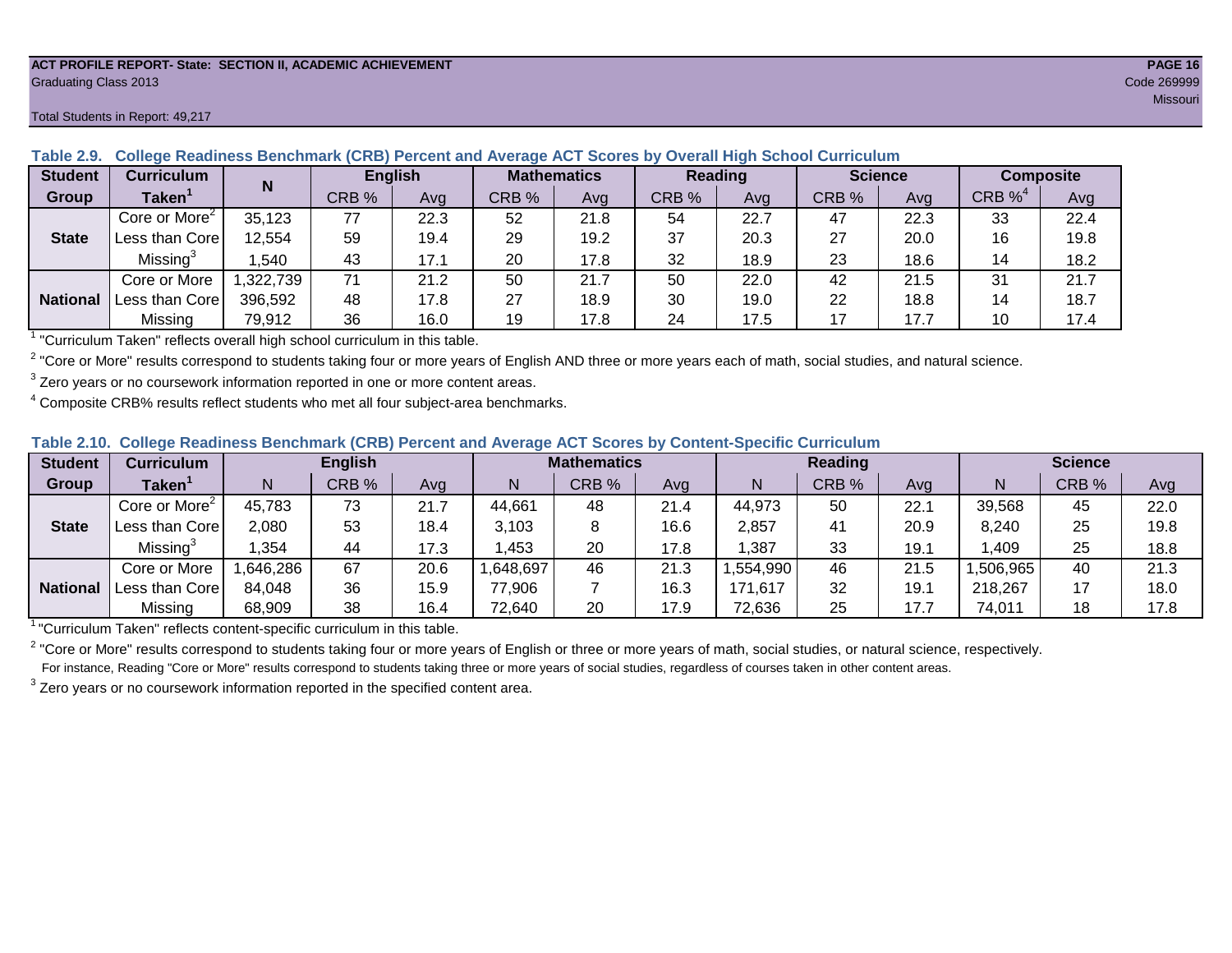# Section III College Readiness and the Impact of Course Rigor

Beginning with the Graduating Class of 2013, all students whose scores are college reportable, both standard and extended time tests, are now included. Also beginning with the 2013 Graduating Class data, College Readiness Benchmarks for Reading and Science were updated to reflect the most recent college coursework research.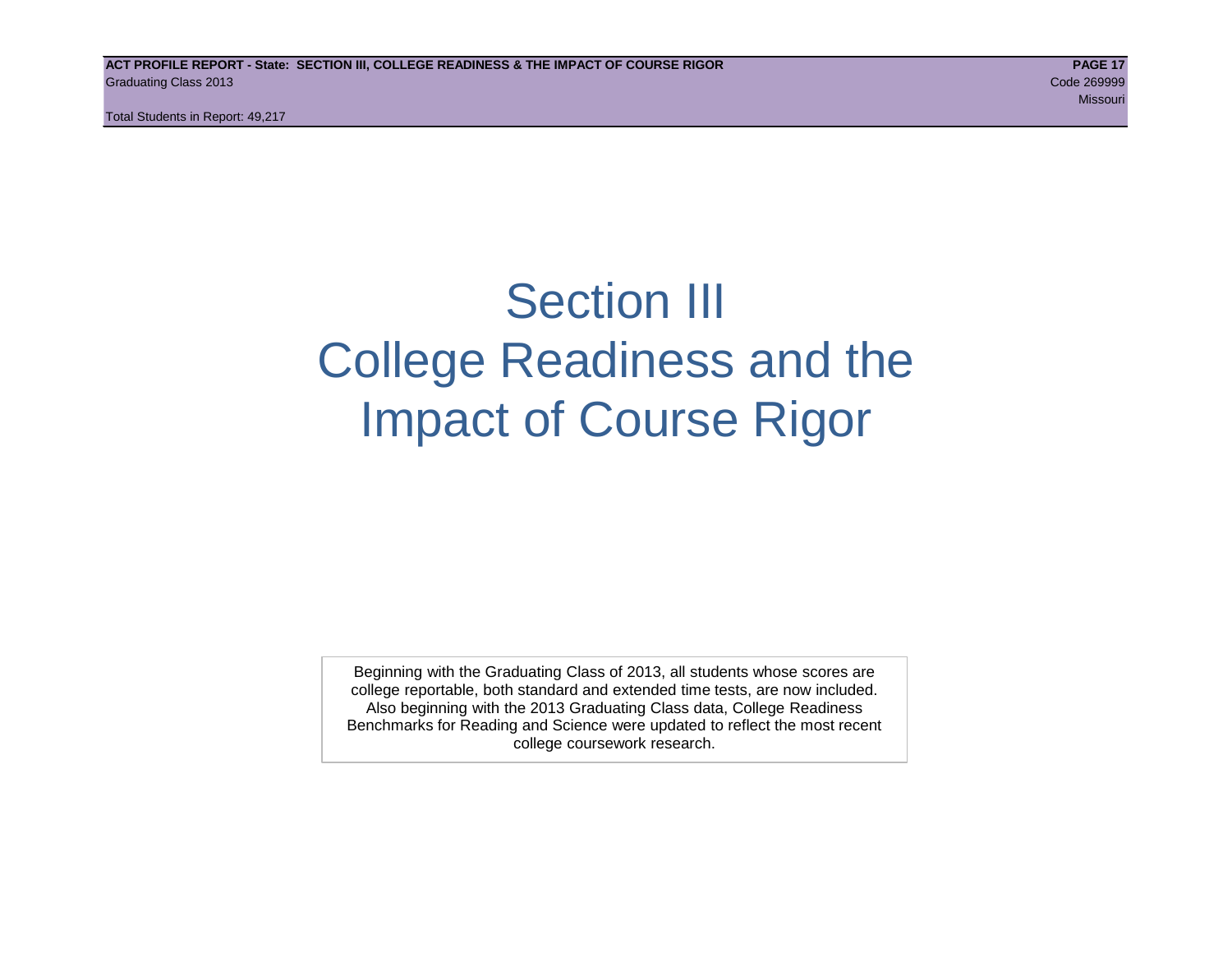#### **ACT PROFILE REPORT - State: SECTION III, COLLEGE READINESS & THE IMPACT OF COURSE RIGOR PAGE 18** Graduating Class 2013 Code 269999

Missouri and the Missouri and the Missouri and the Missouri and the Missouri and Missouri and Missouri and Mis

Total Students in Report: 49,217

# **Figure 3.1. Percent of Students Who Met ACT College Readiness Benchmark Scores by Race/Ethnicity: ENGLISH**



ACT English Benchmark Score = **18**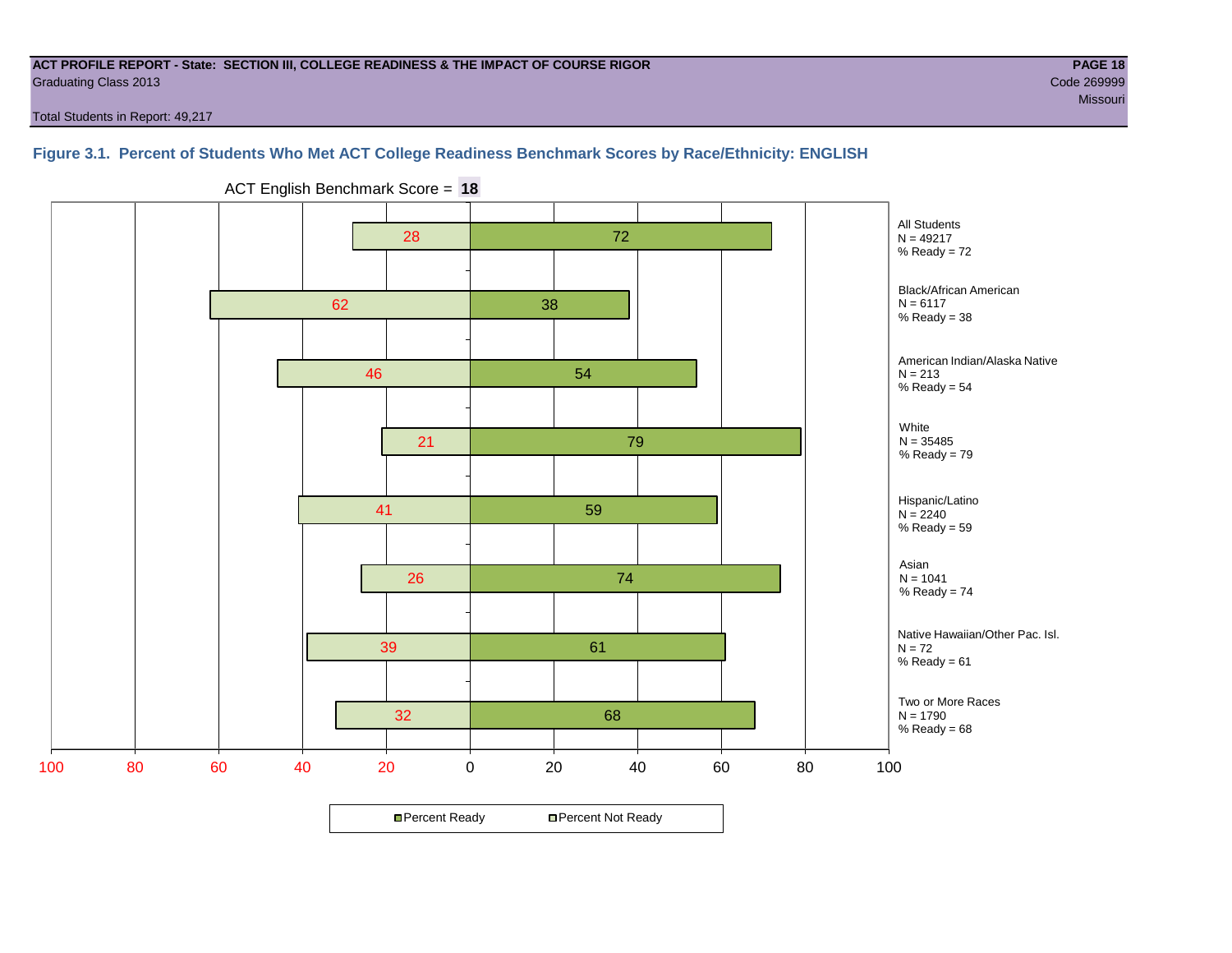#### **ACT PROFILE REPORT - State: SECTION III, COLLEGE READINESS & THE IMPACT OF COURSE RIGOR PAGE 19** Graduating Class 2013 Code 269999

Total Students in Report: 49,217

# **Figure 3.2. Percent of Students Who Met ACT College Readiness Benchmark Scores by Race/Ethnicity: MATHEMATICS**



ACT Mathematics Benchmark Score = **22**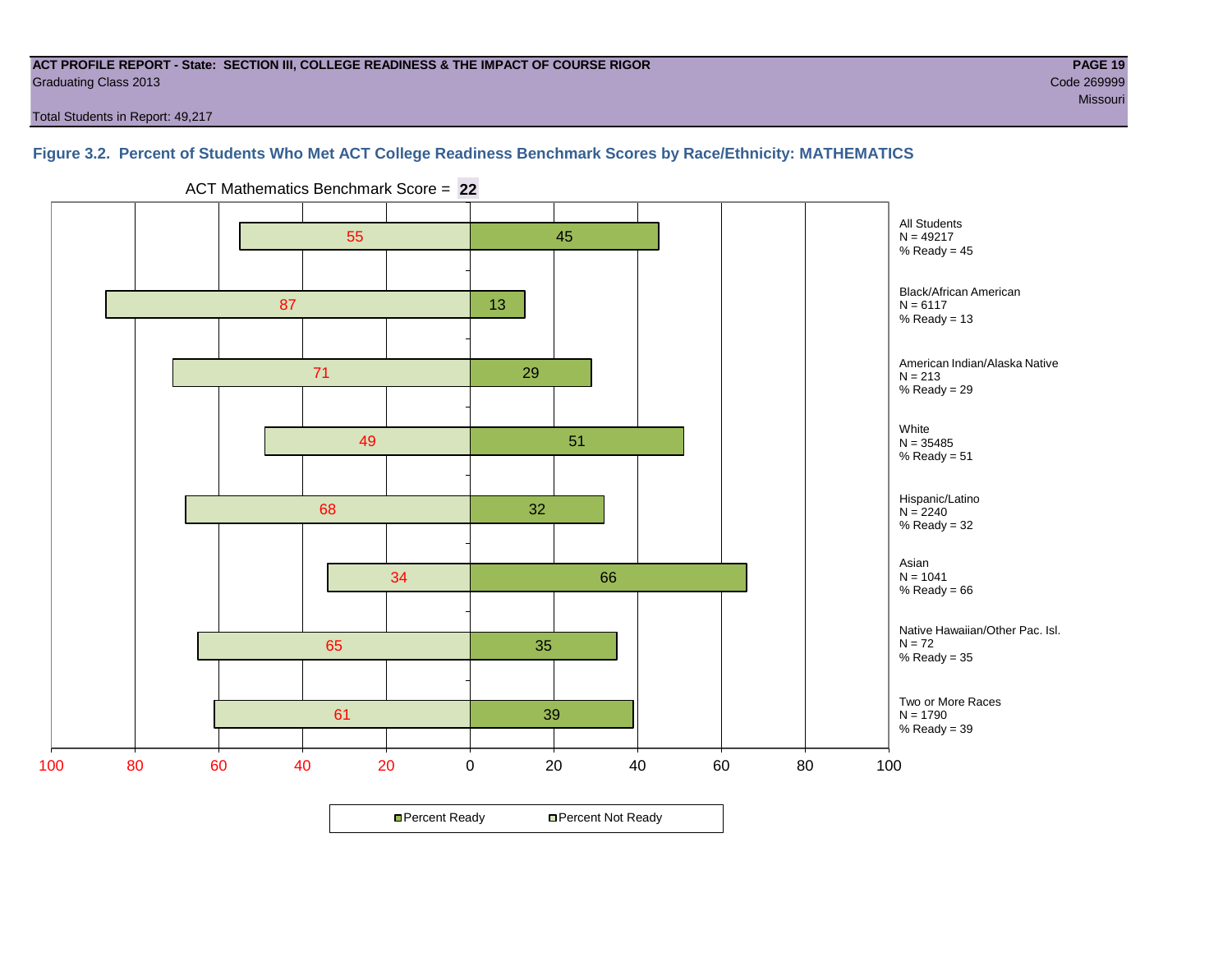#### **ACT PROFILE REPORT - State: SECTION III, COLLEGE READINESS & THE IMPACT OF COURSE RIGOR PAGE 20** Graduating Class 2013 Code 269999

Missouri and the Missouri and the Missouri and the Missouri and the Missouri and Missouri and Missouri and Mis

Total Students in Report: 49,217

# **Figure 3.3. Percent of Students Who Met ACT College Readiness Benchmark Scores by Race/Ethnicity: READING**



ACT Reading Benchmark Score = **22**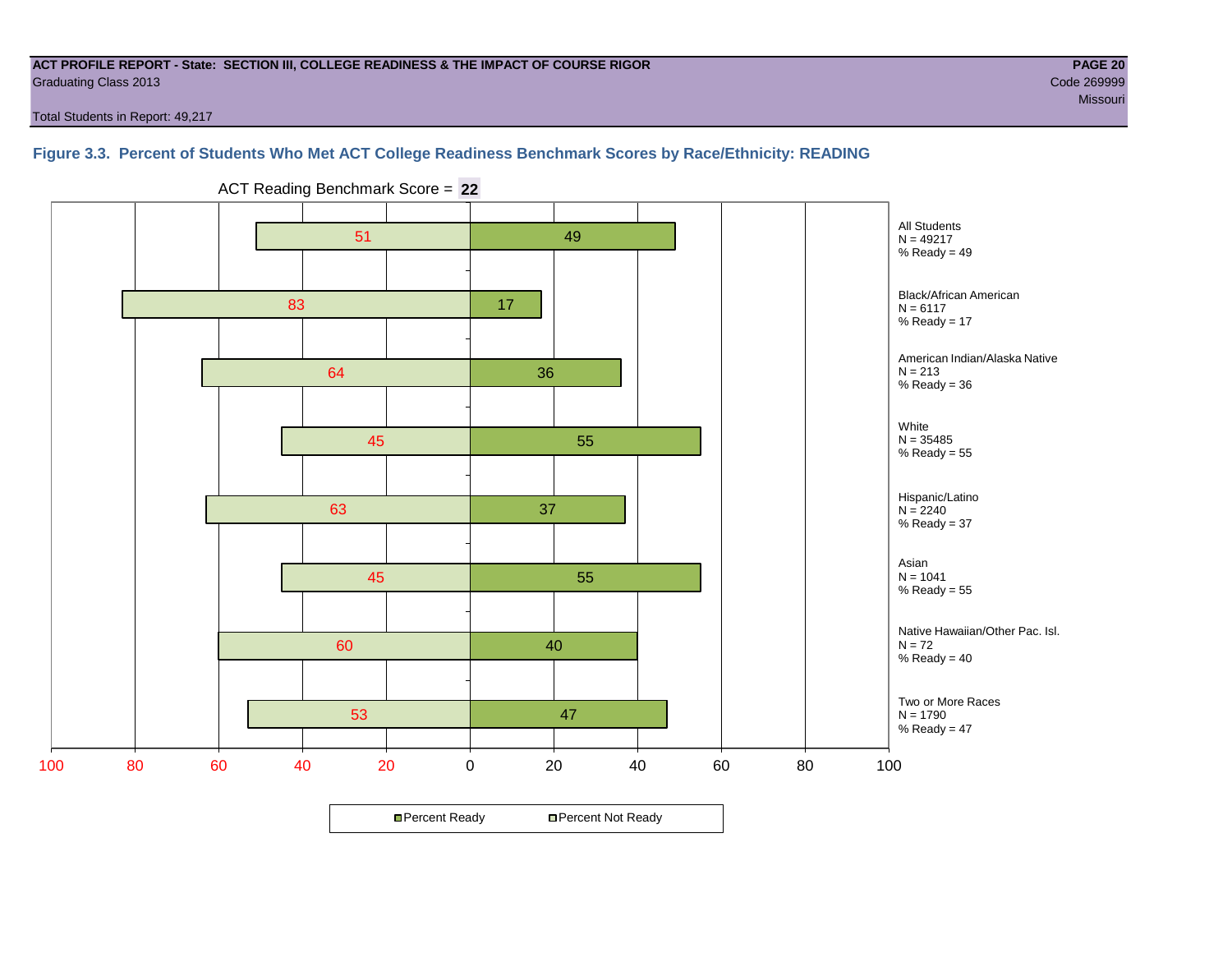#### **ACT PROFILE REPORT - State: SECTION III, COLLEGE READINESS & THE IMPACT OF COURSE RIGOR PAGE 21** Graduating Class 2013 Code 269999

Missouri and the Missouri and the Missouri and the Missouri and the Missouri and Missouri and Missouri and Mis

Total Students in Report: 49,217

### **Figure 3.4. Percent of Students Who Met ACT College Readiness Benchmark Scores by Race/Ethnicity: SCIENCE**



ACT Science Benchmark Score = **23**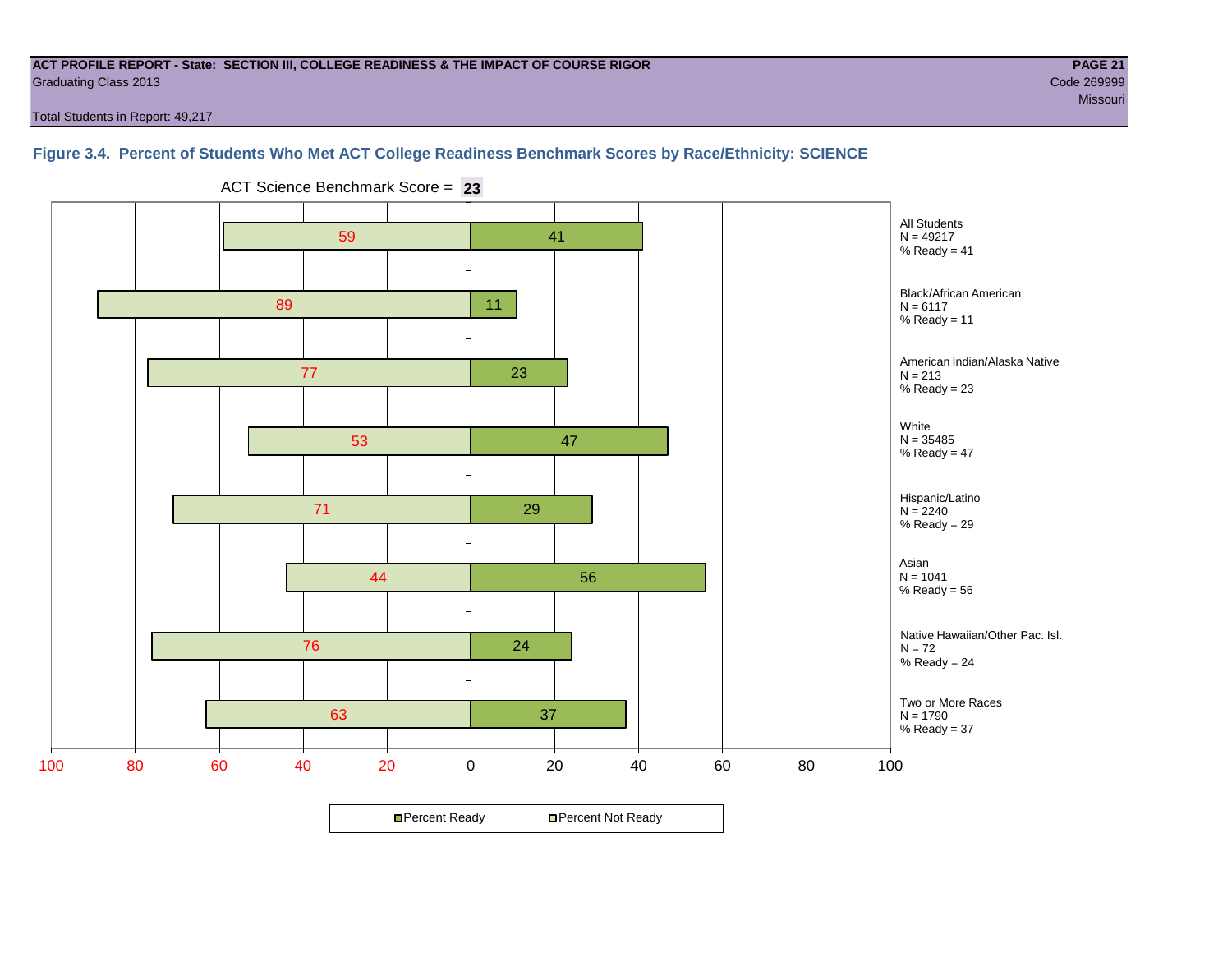#### **ACT PROFILE REPORT - State: SECTION III, COLLEGE READINESS & THE IMPACT OF COURSE RIGOR PAGE 22** Graduating Class 2013 Code 269999

Total Students in Report: 49,217

**Figure 3.5. Percent of Students Who Met ACT College Readiness Benchmark Scores by Race/Ethnicity: ALL FOUR**

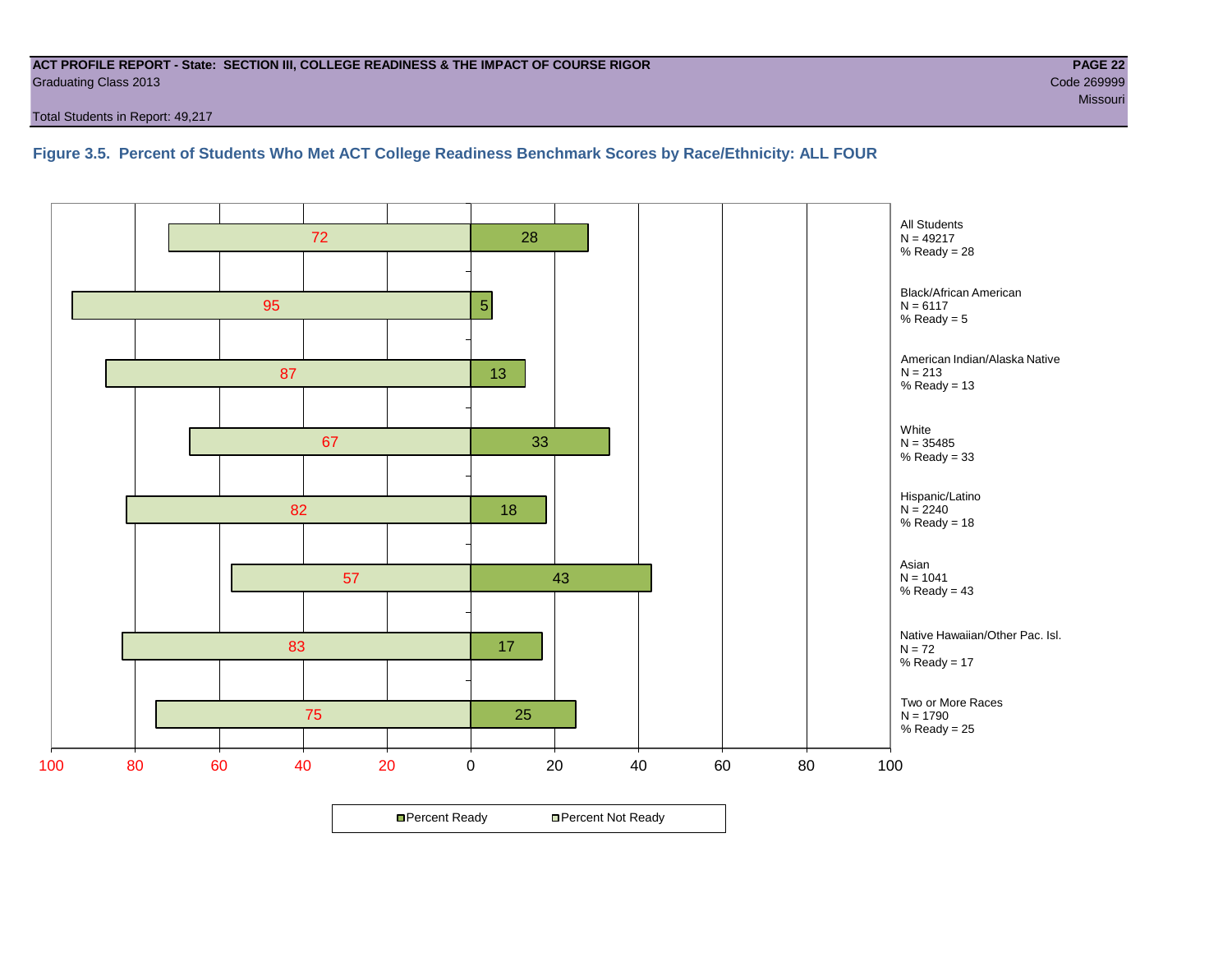#### **ACT PROFILE REPORT - State: SECTION III, COLLEGE READINESS & THE IMPACT OF COURSE RIGOR PAGE 23** Graduating Class 2013 Code 269999

Total Students in Report: 49,217

**Table 3.1. Average ACT Scores and Average ACT Score Changes by Common Course Patterns**

| <b>Course Pattern</b>                            |                |         | <b>All Students</b> |                     |              |                | <b>Males</b> |                       | <b>Females</b> |                |            |                        |
|--------------------------------------------------|----------------|---------|---------------------|---------------------|--------------|----------------|--------------|-----------------------|----------------|----------------|------------|------------------------|
|                                                  |                |         | <b>ACT</b>          | <b>Course Value</b> |              |                | <b>ACT</b>   | <b>Course Value</b>   |                |                | <b>ACT</b> | <b>Course Value</b>    |
| <b>ENGLISH COURSE PATTERN</b>                    | N.             | Percent | English             | Added <sup>1</sup>  | N            | Percent        | English      | Added <sup>1</sup>    | $\overline{N}$ | Percent        | English    | A d d e d <sup>1</sup> |
| Eng 9, Eng 10, Eng 11, Eng 12, & Other English   | 15,074         | 31      | 22.4                | 4.0                 | 6,242        | 27             | 22.1         | 3.9                   | 8,824          | 34             | 22.5       | 3.9                    |
| Eng 9, Eng 10, Eng 11, Eng 12                    | 30,709         | 62      | 21.3                | 2.9                 | 14,967       | 65             | 21.2         | 3.0                   | 15,686         | 60             | 21.5       | 2.9                    |
| Less than 4 years of English                     | 2,080          | 4       | 18.4                |                     | 961          | $\overline{4}$ | 18.2         | $\sim$                | 1,106          | 4              | 18.6       |                        |
| Zero years / no English courses reported         | 1,354          | 3       | 17.3                |                     | 759          | 3              | 16.9         |                       | 558            | 2              | 17.8       |                        |
|                                                  |                |         | <b>ACT</b>          | <b>Course Value</b> |              |                | <b>ACT</b>   | <b>Course Value</b>   |                |                | <b>ACT</b> | <b>Course Value</b>    |
| <b>MATHEMATICS COURSE PATTERN</b>                | N <sub>1</sub> | Percent | Math                | Added               | N            | Percent        | Math         | $A dded$ <sup>1</sup> | $\overline{N}$ | Percent        | Math       | A d d e d <sup>1</sup> |
| Alg 1, Alg 2, Geom, Trig, & Calc                 | 2,264          | 5       | 24.1                | 7.5                 | 1,118        | 5              | 24.9         | 8.1                   | 1,145          | $\overline{4}$ | 23.3       | 6.8                    |
| Alg 1, Alg 2, Geom, Trig, & Other Adv Math       | 5,801          | 12      | 22.4                | 5.8                 | 2,269        | 10             | 22.9         | 6.1                   | 3,521          | 13             | 22.1       | 5.6                    |
| Alg 1, Alg 2, Geom, & Trig                       | 2,961          | 6       | 19.7                | 3.1                 | 1,296        | 6              | 20.3         | 3.5                   | 1,651          | 6              | 19.3       | 2.8                    |
| Alg 1, Alg 2, Geom, & Other Adv Math             | 9,147          | 19      | 20.2                | 3.6                 | 3,593        | 16             | 20.6         | 3.8                   | 5,546          | 21             | 19.9       | 3.4                    |
| Other comb of 4 or more years of Math            | 15,239         | 31      | 23.8                | 7.2                 | 8,075        | 35             | 24.5         | 7.7                   | 7,153          | 27             | 22.9       | 6.4                    |
| Alg 1, Alg 2, & Geom                             | 7.268          | 15      | 17.5                | 0.9                 | 3,268        | 14             | 17.9         | 1.1                   | 3,982          | 15             | 17.3       | 0.8                    |
| Other comb of 3 or 3.5 years of Math             | 1,981          | 4       | 20.2                | 3.6                 | 1,022        | $\overline{4}$ | 20.3         | 3.5                   | 956            | $\overline{4}$ | 20.1       | 3.6                    |
| Less than 3 years of Math                        | 3,103          | 6       | 16.6                |                     | 1,493        | $\overline{7}$ | 16.8         | $\sim$                | 1,601          | 6              | 16.5       |                        |
| Zero years / no Math courses reported            | 1.453          | 3       | 17.8                |                     | 795          | 3              | 18.2         | $\sim$                | 619            | $\overline{2}$ | 17.4       |                        |
|                                                  |                |         | <b>ACT</b>          | <b>Course Value</b> |              |                | <b>ACT</b>   | <b>Course Value</b>   |                |                | <b>ACT</b> | <b>Course Value</b>    |
| <b>SOCIAL SCIENCE COURSE PATTERN</b>             | N <sub>1</sub> | Percent | Reading             | Added <sup>1</sup>  | $\mathsf{N}$ | Percent        | Reading      | Added <sup>1</sup>    | $\mathsf{N}$   | Percent        | Reading    | A d d e d <sup>1</sup> |
| US Hist, World Hist, Am Gov, & Other Hist        | 2,432          | 5       | 22.1                | 1.2                 | 1,329        | 6              | 21.9         | 0.9                   | 1,100          | 4              | 22.4       | 1.5                    |
| Other comb of 4 or more years Social Science     | 22,593         | 46      | 22.6                | 1.7                 | 10,406       | 45             | 22.7         | 1.7                   | 12,165         | 46             | 22.6       | 1.7                    |
| US Hist, World Hist, & Am Gov                    | 6,277          | 13      | 20.2                | $-0.7$              | 3,159        | 14             | 20.2         | $-0.8$                | 3,090          | 12             | 20.2       | $-0.7$                 |
| Other comb of 3 or 3.5 years of Social Science   | 13,671         | 28      | 22.1                | 1.2                 | 5,855        | 26             | 22.2         | 1.2                   | 7,796          | 30             | 22.0       | 1.1                    |
| Less than 3 years of Social Science              | 2,857          | 6       | 20.9                |                     | 1,407        | 6              | 21.0         | $\sim$                | 1,447          | 6              | 20.9       |                        |
| Zero years / no Social Science courses reported  | 1,387          | 3       | 19.1                |                     | 773          | 3              | 19.0         | $\sim$                | 576            | 2              | 19.4       |                        |
|                                                  |                |         | <b>ACT</b>          | <b>Course Value</b> |              |                | <b>ACT</b>   | <b>Course Value</b>   |                |                | <b>ACT</b> | <b>Course Value</b>    |
| NATURAL SCIENCE COURSE PATTERN                   | N.             | Percent | Science             | Added               | N            | Percent        | Science      | Added <sup>1</sup>    | $\mathsf{N}$   | Percent        | Science    | A d d e d <sup>1</sup> |
| Gen Sci <sup>2</sup> , Bio, Chem, & Phys         | 18,154         | 37      | 22.7                | 2.9                 | 9,328        | 41             | 23.5         | 3.5                   | 8,801          | 34             | 21.9       | 2.3                    |
| Bio, Chem, Phys                                  | 4,657          | 9       | 23.2                | 3.4                 | 2,343        | 10             | 24.2         | 4.2                   | 2,308          | 9              | 22.2       | 2.6                    |
| Gen Sci <sup>2</sup> , Bio, Chem                 | 15,253         | 31      | 21.1                | 1.3                 | 6,023        | 26             | 21.4         | 1.4                   | 9,202          | 35             | 20.9       | 1.3                    |
| Other comb of 3 years of Natural Science         | 1,504          | 3       | 20.7                | 0.9                 | 839          | $\overline{4}$ | 21.7         | 1.7                   | 663            | 3              | 19.4       | $-0.2$                 |
| Less than 3 years of Natural Science             | 8,240          | 17      | 19.8                |                     | 3,610        | 16             | 20.0         |                       | 4,616          | 18             | 19.6       |                        |
| Zero years / no Natural Science courses reported | 1,409          | 3       | 18.8                |                     | 786          | 3              | 19.1         | $\sim$                | 584            | $\overline{2}$ | 18.7       |                        |

<sup>1</sup>Course value added is defined as the average ACT score change compared to course sequences in which students took

less than four years of English or less than three years of Mathematics, Social Science or Natural Science.

<sup>2</sup>Includes General, Physical and Earth Sciences.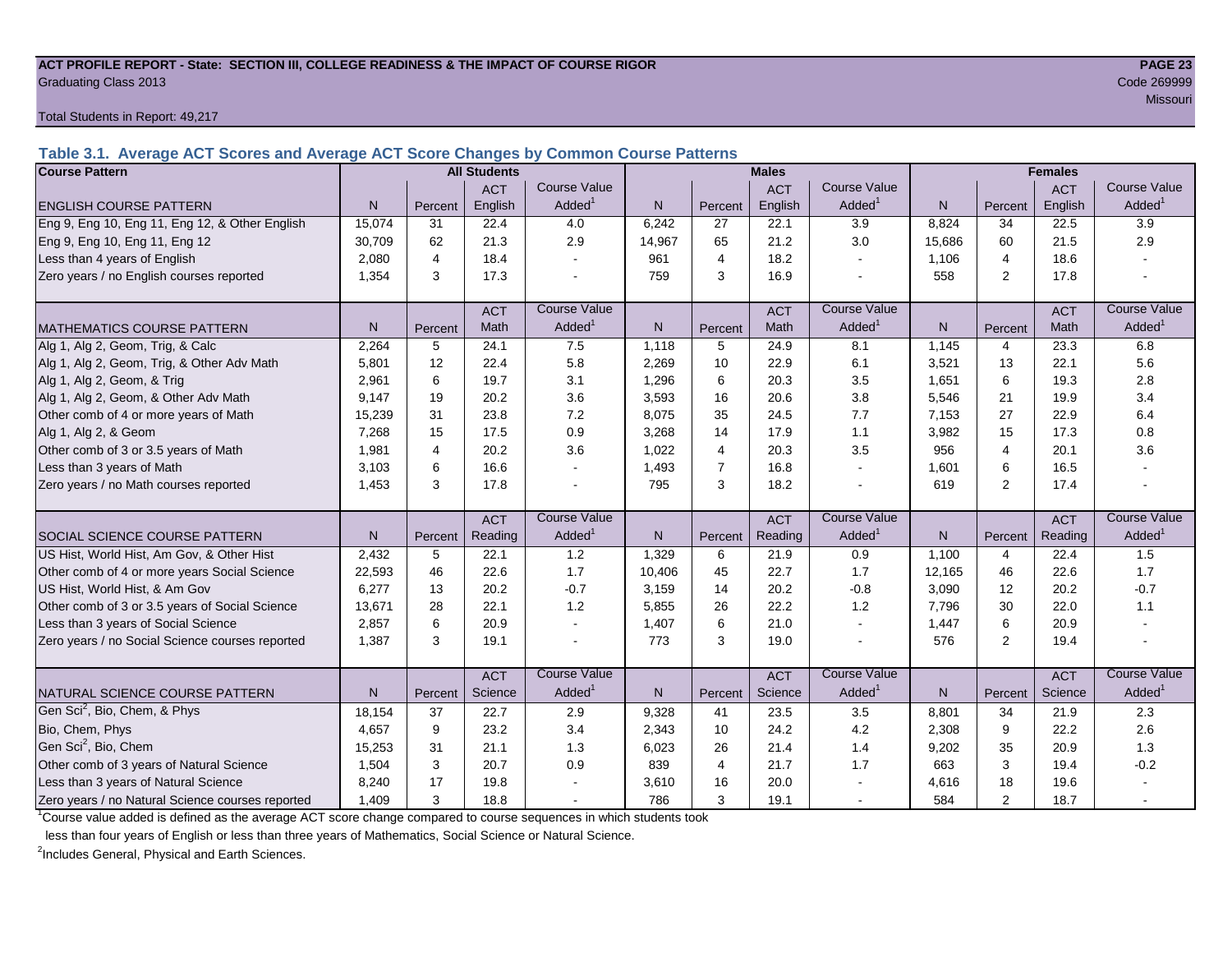#### ACT PROFILE REPORT - State: SECTION III, COLLEGE READINESS & THE IMPACT OF COURSE RIGOR **PAGE 24 Graduating Class 2013** Code 269999 Code 269999

Missouri and the control of the control of the control of the control of the control of the control of the control of the control of the control of the control of the control of the control of the control of the control of

Total Students in Report: 49,217

# **Table 3.2. College Readiness Percents by Common Course Patterns**

| <b>Course Pattern</b>                            |              |                       | <b>State</b> |                  | <b>National</b> |                       |         |                  |  |
|--------------------------------------------------|--------------|-----------------------|--------------|------------------|-----------------|-----------------------|---------|------------------|--|
|                                                  |              | <b>Percent Taking</b> | Avg ACT      | Percent Who Met  |                 | <b>Percent Taking</b> | Avg ACT | Percent Who Met  |  |
| <b>ENGLISH COURSE PATTERN</b>                    | $\mathsf{N}$ | Pattern               | English      | <b>Benchmark</b> | $\mathsf{N}$    | Pattern               | English | <b>Benchmark</b> |  |
| Eng 9, Eng 10, Eng 11, Eng 12, & Other English   | 15,074       | 31                    | 22.4         | 78               | 380,375         | 21                    | 21.6    | 73               |  |
| Eng 9, Eng 10, Eng 11, Eng 12                    | 30,709       | 62                    | 21.3         | 71               | 1,265,911       | 70                    | 20.3    | 65               |  |
| Less than 4 years of English                     | 2,080        | $\overline{4}$        | 18.4         | 53               | 84,048          | 5                     | 15.9    | 36               |  |
| Zero years / no English courses reported         | 1,354        | 3                     | 17.3         | 44               | 68,909          | $\overline{4}$        | 16.4    | 38               |  |
|                                                  |              |                       |              |                  |                 |                       |         |                  |  |
|                                                  |              | <b>Percent Taking</b> | Avg ACT      | Percent Who Met  |                 | <b>Percent Taking</b> | Avg ACT | Percent Who Met  |  |
| <b>MATHEMATICS COURSE PATTERN</b>                | N            | Pattern               | Math         | <b>Benchmark</b> | N               | Pattern               | Math    | <b>Benchmark</b> |  |
| Alg 1, Alg 2, Geom, Trig, & Calc                 | 2,264        | 5                     | 24.1         | 70               | 113,999         | 6                     | 23.8    | 68               |  |
| Alg 1, Alg 2, Geom, Trig, & Other Adv Math       | 5,801        | 12                    | 22.4         | 61               | 155,095         | 9                     | 21.9    | 56               |  |
| Alg 1, Alg 2, Geom, & Trig                       | 2,961        | 6                     | 19.7         | 35               | 119,993         | 7                     | 19.4    | 32               |  |
| Alg 1, Alg 2, Geom, & Other Adv Math             | 9,147        | 19                    | 20.2         | 38               | 336,291         | 19                    | 19.6    | 32               |  |
| Other comb of 4 or more years of Math            | 15,239       | 31                    | 23.8         | 67               | 610,720         | 34                    | 23.6    | 65               |  |
| Alg 1, Alg 2, & Geom                             | 7,268        | 15                    | 17.5         | 13               | 223,733         | 12                    | 17.2    | 11               |  |
| Other comb of 3 or 3.5 years of Math             | 1,981        | $\overline{4}$        | 20.2         | 38               | 88,866          | 5                     | 19.7    | 34               |  |
| Less than 3 years of Math                        | 3,103        | 6                     | 16.6         | 8                | 77,906          | 4                     | 16.3    | $\overline{7}$   |  |
| Zero years / no Math courses reported            | 1,453        | 3                     | 17.8         | 20               | 72,640          | 4                     | 17.9    | 20               |  |
|                                                  |              |                       |              |                  |                 |                       |         |                  |  |
|                                                  |              | <b>Percent Taking</b> | Avg ACT      | Percent Who Met  |                 | <b>Percent Taking</b> | Avg ACT | Percent Who Met  |  |
| <b>SOCIAL SCIENCE COURSE PATTERN</b>             | N            | Pattern               | Reading      | <b>Benchmark</b> | N               | Pattern               | Reading | <b>Benchmark</b> |  |
| US Hist, World Hist, Am Gov, & Other Hist        | 2,432        | 5                     | 22.1         | 50               | 50,989          | 3                     | 22.2    | 51               |  |
| Other comb of 4 or more years Social Science     | 22,593       | 46                    | 22.6         | 54               | 908,394         | 50                    | 22.0    | 50               |  |
| US Hist, World Hist, & Am Gov                    | 6,277        | 13                    | 20.2         | 36               | 106,021         | 6                     | 19.5    | 34               |  |
| Other comb of 3 or 3.5 years of Social Science   | 13,671       | 28                    | 22.1         | 49               | 489,586         | 27                    | 21.0    | 43               |  |
| Less than 3 years of Social Science              | 2,857        | 6                     | 20.9         | 41               | 171,617         | 10                    | 19.1    | 32               |  |
| Zero years / no Social Science courses reported  | 1,387        | 3                     | 19.1         | 33               | 72,636          | $\overline{4}$        | 17.7    | 25               |  |
|                                                  |              |                       |              |                  |                 |                       |         |                  |  |
|                                                  |              | <b>Percent Taking</b> | Avg ACT      | Percent Who Met  |                 | <b>Percent Taking</b> | Avg ACT | Percent Who Met  |  |
| NATURAL SCIENCE COURSE PATTERN                   | N            | Pattern               | Science      | <b>Benchmark</b> | N               | Pattern               | Science | <b>Benchmark</b> |  |
| Gen Sci <sup>1</sup> , Bio, Chem, & Phys         | 18,154       | 37                    | 22.7         | 51               | 767,293         | 43                    | 21.9    | 46               |  |
| Bio, Chem, Phys                                  | 4,657        | 9                     | 23.2         | 54               | 183,685         | 10                    | 23.0    | 54               |  |
| Gen Sci <sup>1</sup> , Bio, Chem                 | 15,253       | 31                    | 21.1         | 36               | 504,165         | 28                    | 19.9    | 28               |  |
| Other comb of 3 years of Natural Science         | 1,504        | 3                     | 20.7         | 34               | 51,822          | 3                     | 19.1    | 25               |  |
| Less than 3 years of Natural Science             | 8,240        | 17                    | 19.8         | 25               | 218,267         | 12                    | 18.0    | 17               |  |
| Zero years / no Natural Science courses reported | 1,409        | 3                     | 18.8         | 25               | 74,011          | 4                     | 17.8    | 18               |  |

<sup>1</sup>Includes General, Physical and Earth Sciences.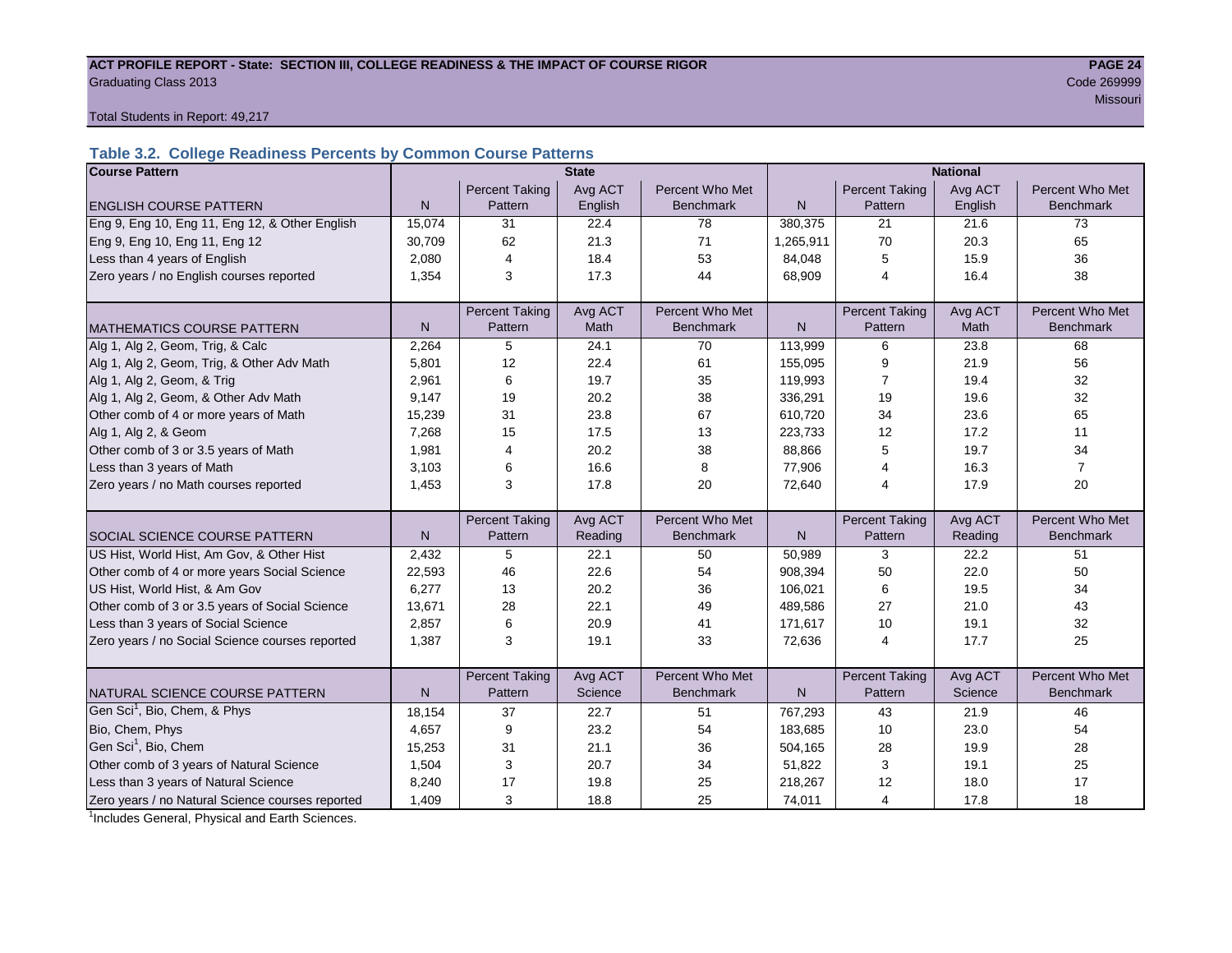# Section IV Career and Educational Aspirations

Beginning with the Graduating Class of 2013, all students whose scores are college reportable, both standard and extended time tests, are now included. Also beginning with the 2013 Graduating Class data, College Readiness Benchmarks for Reading and Science were updated to reflect the most recent college coursework research.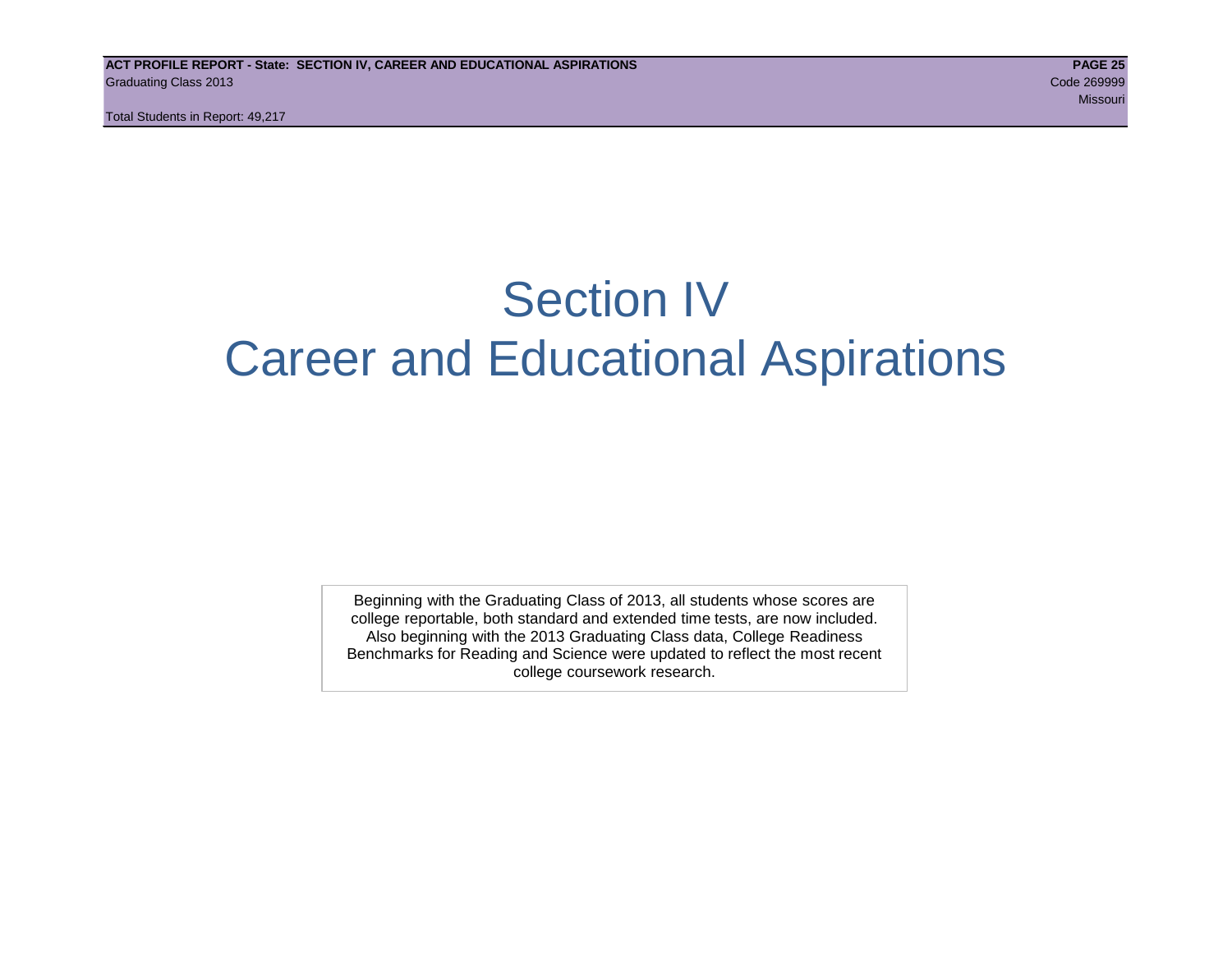#### **ACT PROFILE REPORT - State: SECTION IV, CAREER AND EDUCATIONAL ASPIRATIONS PAGE 26** Graduating Class 2013 Code 269999

# Missouri and the Missouri and the Missouri and the Missouri and the Missouri and Missouri and Missouri and Mis

#### Total Students in Report: 49,217

**Table 4.1. Distribution of Planned Educational Majors for All Students by College Plans**

|                                              |                | <b>All Students</b>  |         |     | Plan on 2 Years or Less of College |         | Plan on 4 Years or More of College |                      |         |  |
|----------------------------------------------|----------------|----------------------|---------|-----|------------------------------------|---------|------------------------------------|----------------------|---------|--|
|                                              |                |                      | Avg ACT |     |                                    | Avg ACT |                                    |                      | Avg ACT |  |
| <b>Planned Educational Major</b>             | N <sup>1</sup> | Percent <sup>2</sup> | Comp    | N.  | Percent <sup>2</sup>               | Comp    | N                                  | Percent <sup>2</sup> | Comp    |  |
| Agriculture & Natural Resources Conservation | 1,120          | 2                    | 20.3    | 100 | 4                                  | 17.2    | 970                                | $\overline{2}$       | 20.8    |  |
| Architecture                                 | 595            |                      | 21.9    | 17  |                                    | 17.8    | 545                                |                      | 22.2    |  |
| Area, Ethnic, & Multidisciplinary Studies    | 44             | $\Omega$             | 22.5    | 4   | 0                                  | 16.3    | 36                                 | $\Omega$             | 23.0    |  |
| Arts: Visual & Performing                    | 3,429          |                      | 20.9    | 222 | 8                                  | 17.3    | 2,983                              |                      | 21.3    |  |
| <b>Business</b>                              | 4,451          | 9                    | 21.3    | 243 | 9                                  | 17.1    | 3,986                              | 9                    | 21.7    |  |
| Communications                               | 1,095          | $\mathbf{2}$         | 22.1    | 30  | 1                                  | 16.1    | 1,025                              | $\overline{2}$       | 22.4    |  |
| Community, Family, & Personal Services       | 1,220          | 2                    | 19.0    | 169 | 6                                  | 17.0    | 977                                | $\overline{2}$       | 19.4    |  |
| Computer Science & Mathematics               | 1,357          | 3                    | 22.9    | 95  | 4                                  | 18.7    | 1,197                              | 3                    | 23.4    |  |
| <b>Education</b>                             | 3,493          |                      | 21.1    | 79  | 3                                  | 16.3    | 3,292                              | 8                    | 21.2    |  |
| Engineering                                  | 3,069          | 6                    | 24.2    | 94  | 4                                  | 17.1    | 2,813                              | 7                    | 24.6    |  |
| Engineering Technology & Drafting            | 681            |                      | 21.2    | 81  | 3                                  | 16.9    | 563                                |                      | 22.1    |  |
| English & Foreign Languages                  | 549            |                      | 24.2    | 22  |                                    | 19.7    | 489                                |                      | 24.4    |  |
| Health Administration & Assisting            | 1,588          | 3                    | 18.8    | 158 | 6                                  | 16.9    | 1,317                              | 3                    | 19.1    |  |
| Health Sciences & Technologies               | 9,536          | 19                   | 21.5    | 403 | 15                                 | 17.5    | 8,702                              | 21                   | 21.8    |  |
| Philosophy, Religion, & Theology             | 304            |                      | 22.0    | 9   | 0                                  | 19.4    | 267                                |                      | 22.3    |  |
| Repair, Production, & Construction           | 647            |                      | 18.1    | 322 | 12                                 | 17.3    | 270                                |                      | 19.2    |  |
| Sciences: Biological & Physical              | 2,550          | 5                    | 24.1    | 30  |                                    | 17.7    | 2,409                              | 6                    | 24.3    |  |
| Social Sciences & Law                        | 3,556          |                      | 21.8    | 97  | 4                                  | 17.5    | 3,279                              | 8                    | 22.0    |  |
| Undecided                                    | 8,384          | 17                   | 22.2    | 408 | 15                                 | 17.9    | 7,058                              | 17                   | 22.6    |  |
| No Response                                  | 1,527          | 3                    | 17.9    | 59  | 2                                  | 13.6    | 182                                | $\mathbf 0$          | 18.0    |  |

1 2-Year and 4-Year "N" counts do not reflect "Missing" and "Other" college plans, therefore they may not add up to the N count for All Students.

<sup>2</sup> Percent of students tested within College Plan groups (All Students, 2-Year, 4-Year).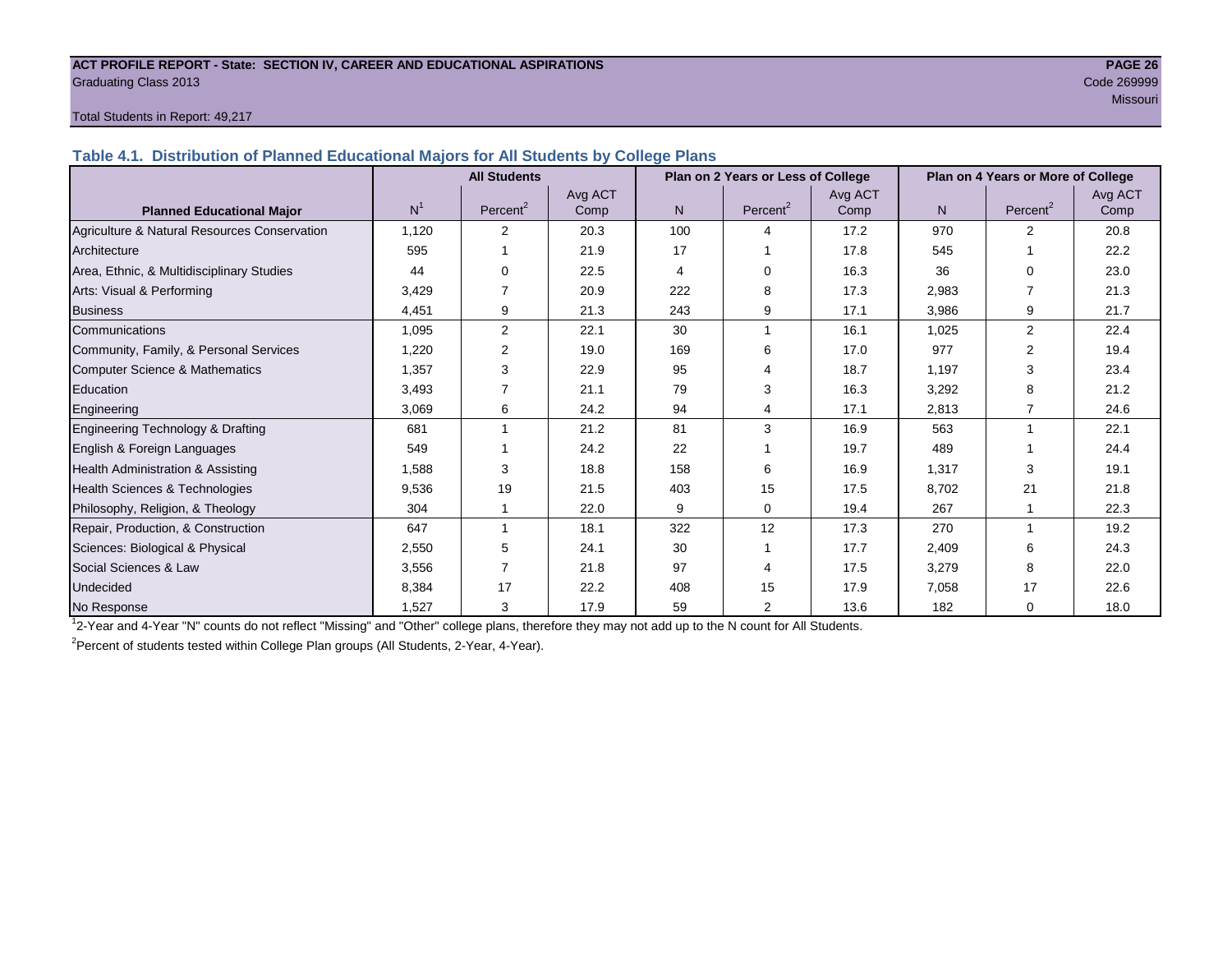#### **ACT PROFILE REPORT - State: SECTION IV, CAREER AND EDUCATIONAL ASPIRATIONS PAGE 27** Graduating Class 2013 Code 269999

#### Total Students in Report: 49,217

# **Table 4.2. Average ACT Composite Scores for Racial/Ethnic Groups by Post-Secondary Educational Aspirations**

| <b>Educational Degree</b> | <b>All Racial/Ethnic Groups</b><br><b>Combined</b> |         | <b>Black/African American</b> |         |     | American Indian/ Alaska Native |        | White   | Hispanic/Latino |         |  |
|---------------------------|----------------------------------------------------|---------|-------------------------------|---------|-----|--------------------------------|--------|---------|-----------------|---------|--|
| <b>Aspirations</b>        | N.                                                 | Average | N.                            | Average | N.  | Average                        | N.     | Average | N               | Average |  |
| Voc-Tech                  | 681                                                | 17.0    | 135                           | 14.7    |     | 15.0                           | 449    | 17.8    | 36              | 15.3    |  |
| 2-yr College Degree       | 1,966                                              | 17.4    | 278                           | 14.6    | 14  | 17.3                           | 1.452  | 18.0    | 95              | 16.4    |  |
| <b>Bachelors Degree</b>   | 25,231                                             | 20.8    | 2,964                         | 16.9    | 109 | 18.8                           | 19.184 | 21.6    | 1.040           | 19.5    |  |
| <b>Graduate Study</b>     | 7.087                                              | 24.2    | 582                           | 18.9    | 19  | 23.7                           | 5,566  | 24.8    | 265             | 22.6    |  |
| Prof. Level Degree        | 10.058                                             | 23.8    | .326                          | 19.1    | 39  | 23.0                           | 6.869  | 24.7    | 484             | 22.4    |  |
| Other                     | 764                                                | 18.4    | 132                           | 15.1    |     | 17.1                           | 486    | 19.5    | 46              | 17.2    |  |
| No Response               | 3,430                                              | 19.7    | 700                           | 15.5    | 22  | 17.5                           | 479. ا | 22.0    | 274             | 16.7    |  |

| <b>Educational Degree</b> |        | <b>All Racial/Ethnic Groups</b><br><b>Combined</b><br>Asian |     |         | Native Hawaiian/<br><b>Other Pacific Islander</b> |      | Two or more races | Prefer not to respond/<br><b>No Response</b> |     |         |
|---------------------------|--------|-------------------------------------------------------------|-----|---------|---------------------------------------------------|------|-------------------|----------------------------------------------|-----|---------|
| <b>Aspirations</b>        | N      | Average                                                     | N   | Average | Average<br>N.                                     |      | N                 | Average                                      | N   | Average |
| Voc-Tech                  | 681    | 17.0                                                        | 12  | 17.1    |                                                   | 18.0 | 19                | 18.2                                         | 25  | 15.6    |
| 2-yr College Degree       | 1,966  | 17.4                                                        | 21  | 18.0    |                                                   | 11.0 | 56                | 17.5                                         | 49  | 17.3    |
| <b>Bachelors Degree</b>   | 25,231 | 20.8                                                        | 328 | 20.8    | 43                                                | 19.3 | 875               | 20.2                                         | 688 | 20.8    |
| <b>Graduate Study</b>     | 7.087  | 24.2                                                        | 140 | 25.8    |                                                   | 24.0 | 254               | 23.1                                         | 253 | 24.6    |
| Prof. Level Degree        | 10,058 | 23.8                                                        | 423 | 26.5    | 14                                                | 21.4 | 465               | 22.9                                         | 438 | 24.1    |
| Other                     | 764    | 18.4                                                        | 26  | 17.8    |                                                   | 18.0 | 31                | 18.7                                         | 35  | 18.3    |
| No Response               | 3,430  | 19.7                                                        | 91  | 22.2    |                                                   | 19.0 | 90                | 19.0                                         | 771 | 20.2    |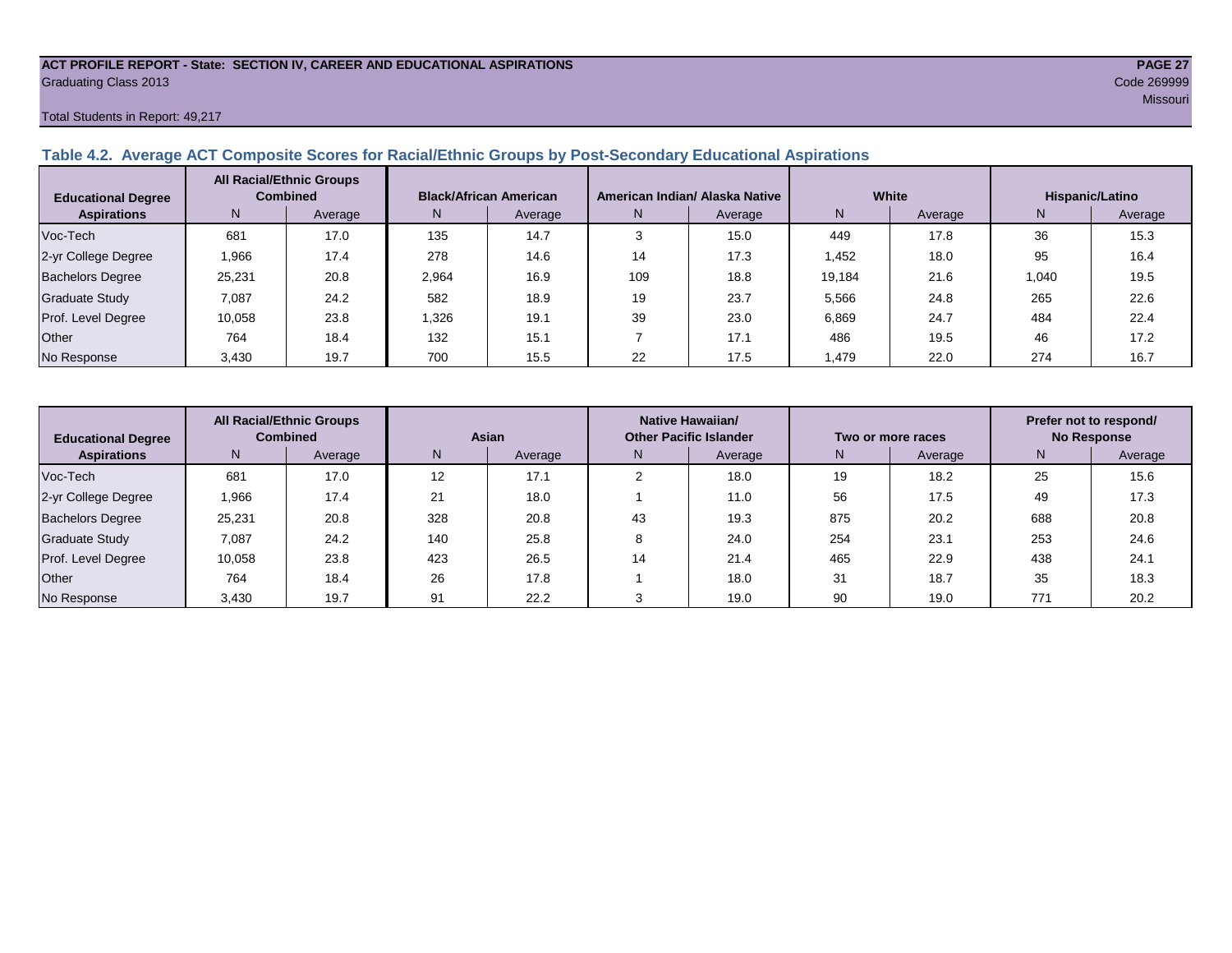#### **ACT PROFILE REPORT - State: SECTION IV, CAREER AND EDUCATIONAL ASPIRATIONS PAGE 28** Code 269999 Craduating Class 2013

#### Total Students in Report: 49,217

# **Table 4.3. Students' Score Report Preferences at Time of Testing**

|                                      |                 | <b>Percent of Students in</b> |                           |             |                |                |                                           |                         |       |                |                |  |  |
|--------------------------------------|-----------------|-------------------------------|---------------------------|-------------|----------------|----------------|-------------------------------------------|-------------------------|-------|----------------|----------------|--|--|
|                                      |                 |                               | <b>Number of Students</b> |             |                |                | <b>College Readiness Standards Ranges</b> |                         |       |                |                |  |  |
|                                      |                 |                               |                           | 2nd-6th     |                |                |                                           |                         |       |                |                |  |  |
| Name                                 | <b>State</b>    | Total                         | 1st Choice                | Choice      | $01 - 12$      |                |                                           | $13-15$   16-19   20-23 | 24-27 | $28-32$ 33-36  |                |  |  |
| UNIV OF MISSOURI-COLUMBIA            | Missouri        | 10,048                        | 4,359                     | 5,689       | $\mathbf 1$    | 4              | 15                                        | 32                      | 30    | 17             |                |  |  |
| <b>MISSOURI STATE UNIVERSITY</b>     | Missouri        | 7,250                         | 2,400                     | 4,850       | $\Omega$       | 5              | 22                                        | 36                      | 26    | 10             | $\Omega$       |  |  |
| UNIVERSITY OF CENTRAL MISSOURI       | Missouri        | 3,761                         | 1,275                     | 2,486       | 1              | 9              | 29                                        | 35                      | 19    | 6              | 0              |  |  |
| SOUTHEAST MISSOURI STATE UNIVERSITY  | Missouri        | 3,067                         | 1,103                     | 1,964       | 1              | 8              | 30                                        | 33                      | 21    | $\overline{7}$ | 0              |  |  |
| UNIV OF MISSOURI-KANSAS CITY         | Missouri        | 2,887                         | 819                       | 2,068       | $\overline{2}$ | $\overline{7}$ | 19                                        | 31                      | 26    | 14             | 1              |  |  |
| NORTHWEST MISSOURI ST UNIV           | Missouri        | 2,478                         | 877                       | 1,601       | $\Omega$       | 8              | 28                                        | 37                      | 20    | $\overline{7}$ | $\Omega$       |  |  |
| <b>TRUMAN STATE UNIVERSITY</b>       | Missouri        | 2,467                         | 737                       | 1,730       | $\Omega$       | $\overline{2}$ | 10                                        | 26                      | 34    | 25             | $\overline{2}$ |  |  |
| MISSOURI UNIV OF SCIENCE & TECHOLOGY | Missouri        | 1,991                         | 947                       | 1,044       | $\Omega$       | $\mathbf{1}$   | $\overline{7}$                            | 21                      | 35    | 30             | 5              |  |  |
| <b>SAINT LOUIS UNIVERSITY</b>        | Missouri        | 1,850                         | 479                       | 1,371       | 1              | 6              | 15                                        | 25                      | 28    | 22             | $\overline{2}$ |  |  |
| <b>LINDENWOOD UNIVERSITY</b>         | Missouri        | 1,822                         | 571                       | 1,251       | $\mathbf{1}$   | 8              | 27                                        | 35                      | 20    | 8              | 0              |  |  |
| UNIVERSITY OF MISSOURI-ST LOUIS      | Missouri        | 1,562                         | 314                       | 1,248       | $\overline{2}$ | 9              | 24                                        | 34                      | 21    | 9              | $\Omega$       |  |  |
| MISSOURI WESTERN STATE UNIVERSITY    | Missouri        | 1,504                         | 554                       | 950         | 1              | 13             | 33                                        | 32                      | 17    | 4              | 0              |  |  |
| UNIVERSITY OF KANSAS                 | Kansas          | 1,287                         | 359                       | 928         | 1              | 6              | 15                                        | 29                      | 30    | 17             | $\overline{2}$ |  |  |
| MISSOURI SOUTHERN STATE UNIV         | Missouri        | 1,231                         | 402                       | 829         | $\overline{2}$ | 9              | 31                                        | 34                      | 18    | 6              | $\Omega$       |  |  |
| UNIVERSITY OF ARKANSAS               | Arkansas        | 1,214                         | 358                       | 856         | $\Omega$       | $\overline{2}$ | 9                                         | 35                      | 35    | 18             | 1              |  |  |
| <b>COLLEGE OF THE OZARKS</b>         | Missouri        | 1,202                         | 561                       | 641         | $\overline{0}$ | 8              | 29                                        | 36                      | 20    | $\overline{7}$ | $\overline{0}$ |  |  |
| WASHINGTON UNIVERSITY IN ST LOUIS    | <b>Missouri</b> | 1,067                         | 270                       | 797         | $\mathbf 1$    | 6              | 9                                         | 14                      | 25    | 35             | 9              |  |  |
| <b>DRURY UNIVERSITY</b>              | Missouri        | 1,064                         | 268                       | 796         | $\Omega$       | $\overline{4}$ | 19                                        | 32                      | 29    | 15             | 1              |  |  |
| <b>NCAA ELIGIBILITY CENTER</b>       | Indiana         | 995                           | 476                       | 519         | $\mathbf{1}$   | 6              | 22                                        | 33                      | 25    | 13             | $\mathbf 1$    |  |  |
| OZARKS TECHNICAL COMMUNITY COLLEGE   | <b>Missouri</b> | 990                           | 374                       | 616         | $\mathbf{1}$   | 9              | 36                                        | 35                      | 15    | 4              | $\Omega$       |  |  |
| STATE-COLLEGE/NO REPORTS NOW         | lowa            | 916                           | 916                       | $\mathbf 0$ | 9              | 20             | 25                                        | 20                      | 12    | 9              | 4              |  |  |
| <b>COLUMBIA COLLEGE</b>              | Missouri        | 739                           | 204                       | 535         | $\overline{2}$ | 10             | 27                                        | 35                      | 21    | 6              | 0              |  |  |
| ROCKHURST UNIVERSITY                 | Missouri        | 728                           | 197                       | 531         | 1              | 5              | 15                                        | 30                      | 31    | 18             | 1              |  |  |
| MARYVILLE UNIV OF SAINT LOUIS        | Missouri        | 726                           | 220                       | 506         | 1              | $\overline{4}$ | 19                                        | 37                      | 26    | 12             | 1              |  |  |
| KANSAS STATE UNIVERSITY              | Kansas          | 725                           | 203                       | 522         | 1              | $\overline{7}$ | 19                                        | 30                      | 27    | 14             | $\overline{2}$ |  |  |
| ST CHARLES COMMUNITY COLLEGE         | <b>Missouri</b> | 642                           | 302                       | 340         | $\mathbf{1}$   | 9              | 33                                        | 36                      | 17    | $\overline{4}$ | $\Omega$       |  |  |
| SOUTHWEST BAPTIST UNIVERSITY         | Missouri        | 641                           | 212                       | 429         | $\Omega$       | $\overline{7}$ | 21                                        | 34                      | 26    | 11             | 1              |  |  |
| CENTRAL METHODIST UNIVERSITY         | Missouri        | 625                           | 218                       | 407         | $\Omega$       | 8              | 30                                        | 36                      | 18    | $\overline{7}$ | $\Omega$       |  |  |
| PITTSBURG STATE UNIVERSITY           | Kansas          | 624                           | 170                       | 454         | 1              | 9              | 29                                        | 34                      | 21    | 6              | $\Omega$       |  |  |
| <b>WEBSTER UNIVERSITY</b>            | <b>Missouri</b> | 611                           | 151                       | 460         | $\overline{2}$ | $\overline{7}$ | 22                                        | 31                      | 24    | 13             | $\mathbf{1}$   |  |  |
| All Other Institutions               |                 | 37,590                        | 11,350                    | 26,240      | $\overline{2}$ | 10             | 23                                        | 27                      | 21    | 15             | 3              |  |  |
| Total                                |                 | 94,304                        | 31,646                    | 62,658      | $\mathbf{1}$   | 8              | $\overline{22}$                           | 30                      | 23    | 14             | 2              |  |  |

Missouri and the Missouri and the Missouri and the Missouri and the Missouri and the Missouri and the Missouri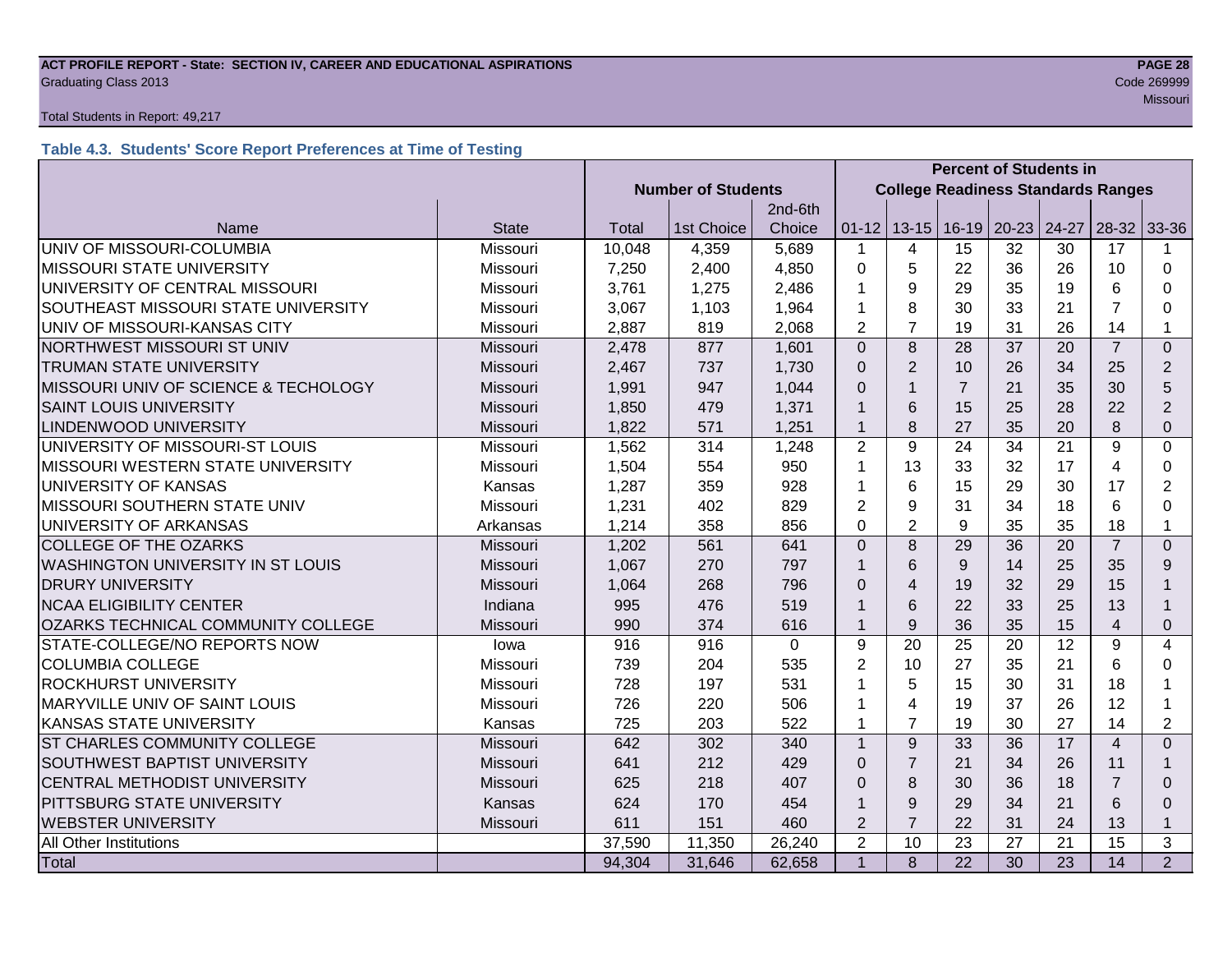# Section V Optional Writing Test Results

Beginning with the Graduating Class of 2013, all students whose scores are college reportable, both standard and extended time tests, are now included. Also beginning with the 2013 Graduating Class data, College Readiness Benchmarks for Reading and Science were updated to reflect the most recent college coursework research.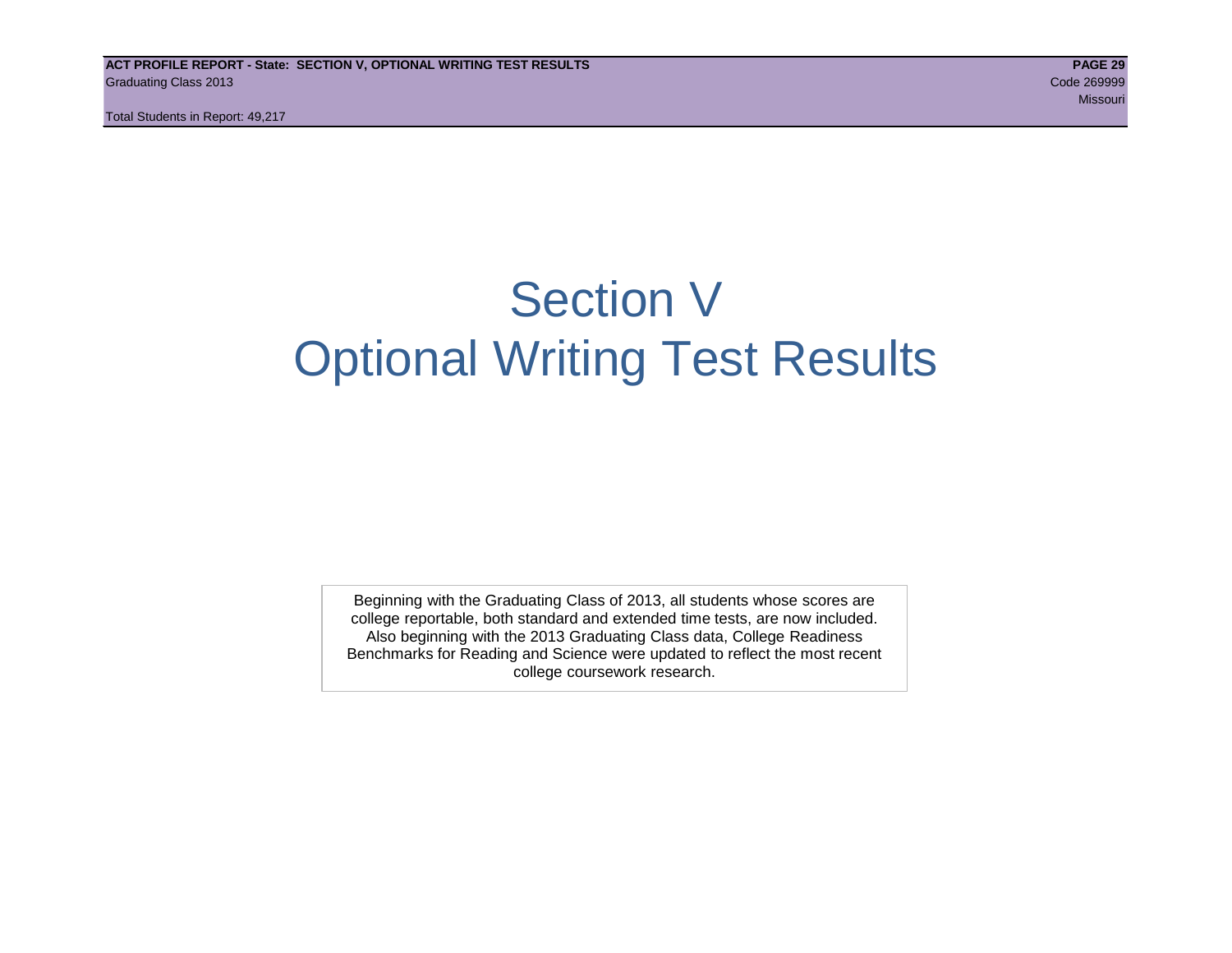#### **ACT PROFILE REPORT - State: SECTION V, OPTIONAL WRITING TEST RESULTS PAGE 30** Graduating Class 2013 Code 269999

#### Total Students in Report: 49,217

missouri and the control of the control of the control of the control of the control of the control of the control of the control of the control of the control of the control of the control of the control of the control of

| Table 5.1. Average ACT English and Writing Scores by Race/Ethnicity and Gender for students who took ACT Writing |              |          |                           |                 |              |                 |                                 |          |  |  |  |  |
|------------------------------------------------------------------------------------------------------------------|--------------|----------|---------------------------|-----------------|--------------|-----------------|---------------------------------|----------|--|--|--|--|
|                                                                                                                  |              |          | <b>Average ACT Scores</b> |                 |              |                 |                                 |          |  |  |  |  |
|                                                                                                                  |              | N        |                           | <b>English</b>  |              | <b>Essay</b>    | <b>English/Writing Combined</b> |          |  |  |  |  |
|                                                                                                                  | <b>State</b> | National |                           | <b>National</b> | <b>State</b> | <b>National</b> | <b>State</b>                    | National |  |  |  |  |
| <b>All Students</b>                                                                                              | 6,744        | 942,769  | 25.3                      | 21.3            | 7.3          | 7.0             | 23.7                            | 20.5     |  |  |  |  |
| <b>IBlack/African American</b>                                                                                   | 813          | 114.751  | 19.3                      | 16.3            | 6.5          | 6.1             | 18.6                            | 16.0     |  |  |  |  |
| IAmerican Indian/Alaska Native                                                                                   | 31           | 6,031    | 22.3                      | 16.8            | 7.3          | 6.1             | 21.5                            | 16.4     |  |  |  |  |
| White                                                                                                            | 4,467        | 518.407  | 26.5                      | 22.9            | 7.4          | 7.2             | 24.6                            | 21.9     |  |  |  |  |
| Hispanic/Latino                                                                                                  | 366          | 151.504  | 22.0                      | 18.6            | 6.9          | 6.8             | 20.9                            | 18.3     |  |  |  |  |
| Asian                                                                                                            | 342          | 54,580   | 28.2                      | 23.5            | 8.0          | 7.6             | 26.5                            | 22.7     |  |  |  |  |
| <b>Native Hawaiian/Other Pac. Isl.</b>                                                                           | 13           | 2,812    | 21.2                      | 19.5            | 7.3          | 6.9             | 20.8                            | 19.2     |  |  |  |  |
| ITwo or more races                                                                                               | 267          | 35,355   | 24.4                      | 21.5            | 7.3          | 7.0             | 23.1                            | 20.6     |  |  |  |  |
| Prefer not/No Response                                                                                           | 445          | 59,329   | 26.0                      | 21.8            | 7.4          | 7.1             | 24.3                            | 20.9     |  |  |  |  |
| <b>Males</b>                                                                                                     | 3.079        | 423,104  | 25.4                      | 21.0            | 7.1          | 6.7             | 23.6                            | 20.1     |  |  |  |  |
| Females                                                                                                          | 3.664        | 513,945  | 25.2                      | 21.6            | 7.4          | 7.2             | 23.8                            | 20.9     |  |  |  |  |
| Missing                                                                                                          |              | 5,720    | 22.0                      | 16.6            | 6.0          | 6.3             | 20.0                            | 16.5     |  |  |  |  |